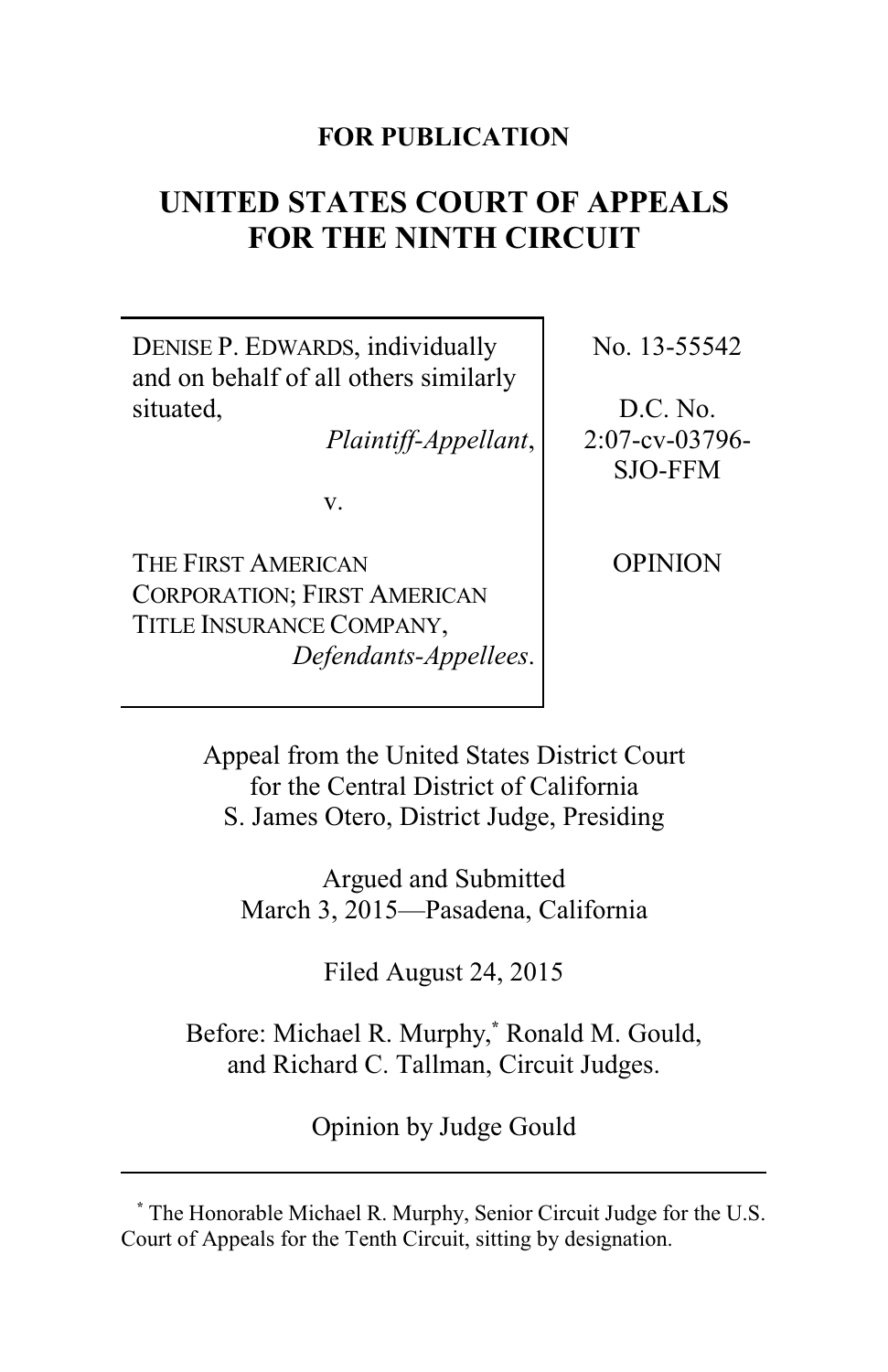# **SUMMARY\*\***

### **Class Certification**

The panel affirmed in part and vacated in part the district court's order denying class certification in a case in which Denise P. Edwards, seeking to represent a class of similarlysituated home buyers, alleges that First American Corporation and its wholly owned subsidiary First American Title Insurance Company, engaged in a national scheme of paying title agencies things of value in exchange for the title agencies' agreement to refer future title insurance business to First American, in violation of the Real Estate Settlement Procedures Act (RESPA).

The panel held that in determining the propriety of class certification, the district court erred in holding that the safe harbor in 12 U.S.C. § 2607(c)(2) requires Edwards to prove that First American overpaid for its ownership interests in each of the title agencies. The panel explained that the ownership interests purchased by First American are equity shares—not goods, services or facilities within the meaning of  $\S$  2607(c)(2). The panel also held that the district court abused its discretion in denying class certification on the ground that 12 U.S.C. § 2607(a) requires an individual inquiry, on each transaction, to determine whether First American's purchase prices of the ownership interests exceeded their fair market value. The panel held that cases involving illegal kickbacks in violation of § 2607(a) are not necessarily unfit for class adjudication.

This summary constitutes no part of the opinion of the court. It has been prepared by court staff for the convenience of the reader.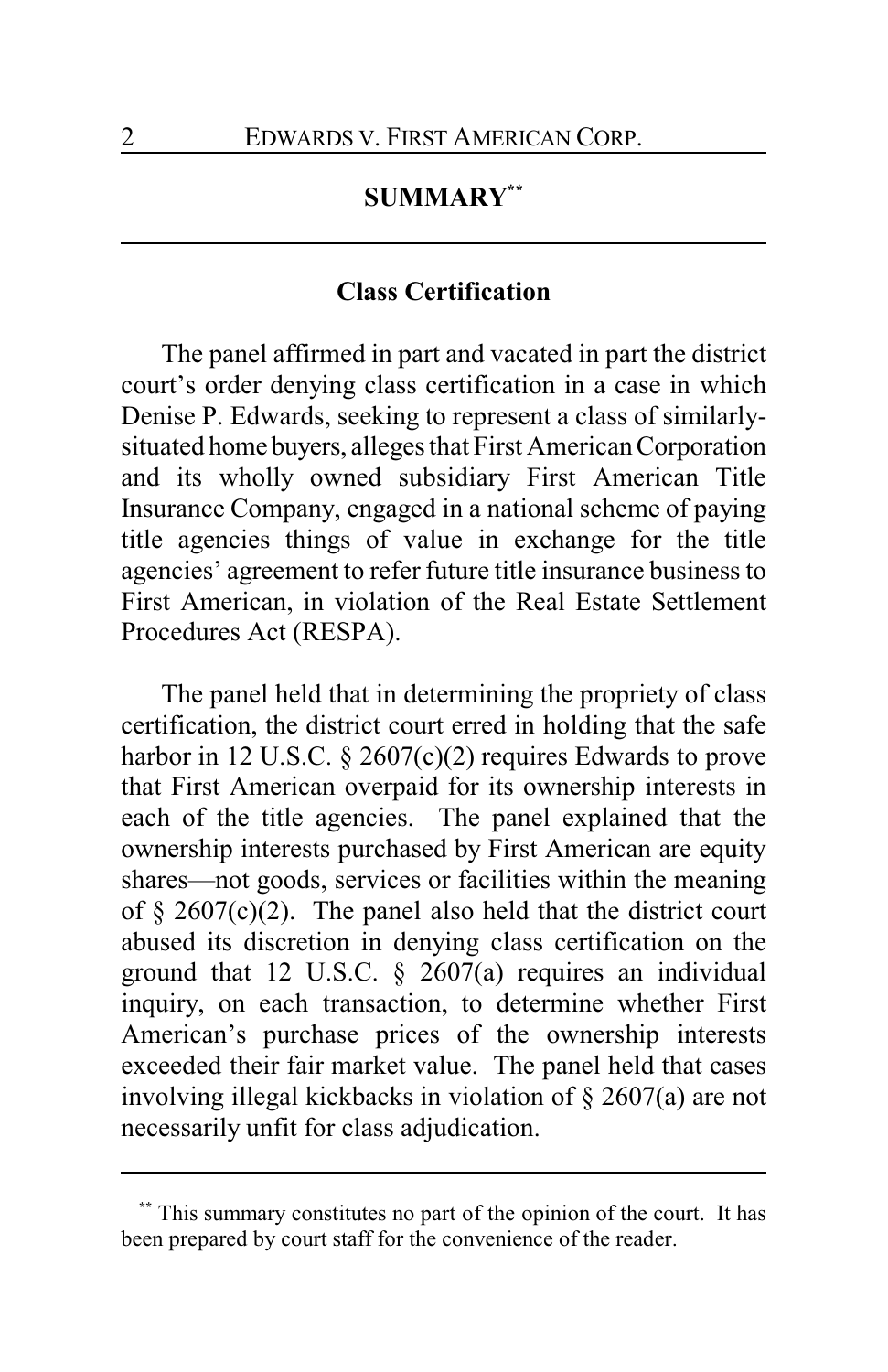Applying Fed. R. Civ. P. 23(b)(3), the panel held that issues relating to the alleged common scheme predominate over individual issues. The panel wrote that Edwards need only prove the existence of an exchange involving a referral agreement, which does not require inquiry into individual facts across all 38 captive title agencies, and that the proposed class members also share common questions of fact. The panel concluded that the alleged common scheme, if true, presents a significant aspect of First American's transactions that warrant class adjudication: Whether First American paid a thing of value to get its agreement for exclusive referrals. The panel therefore vacated the district court's denial of class certification in part as to these transactions that involved the common scheme presented to First American's board of directors.

The panel disagreed with the district court's holding that influences by third parties constitute individual issues that render class adjudication improper. The panel wrote that other sources of referral do not defeat the predominant common questions of fact, i.e., whether the title agencies have contractual obligations to refer their customers to First American.

The panel held that the district court erred in determining that individual inquiries are required in connection with twelve title agencies that are affiliated business arrangements and in connection with certain agencies that are majorityowned by First American. The panel agreed with the district court that First American's transactions with newly-formed title agencies do not raise common issues sufficient for class action adjudication, and affirmed the district court's denial of certification as to the newly-formed title agencies.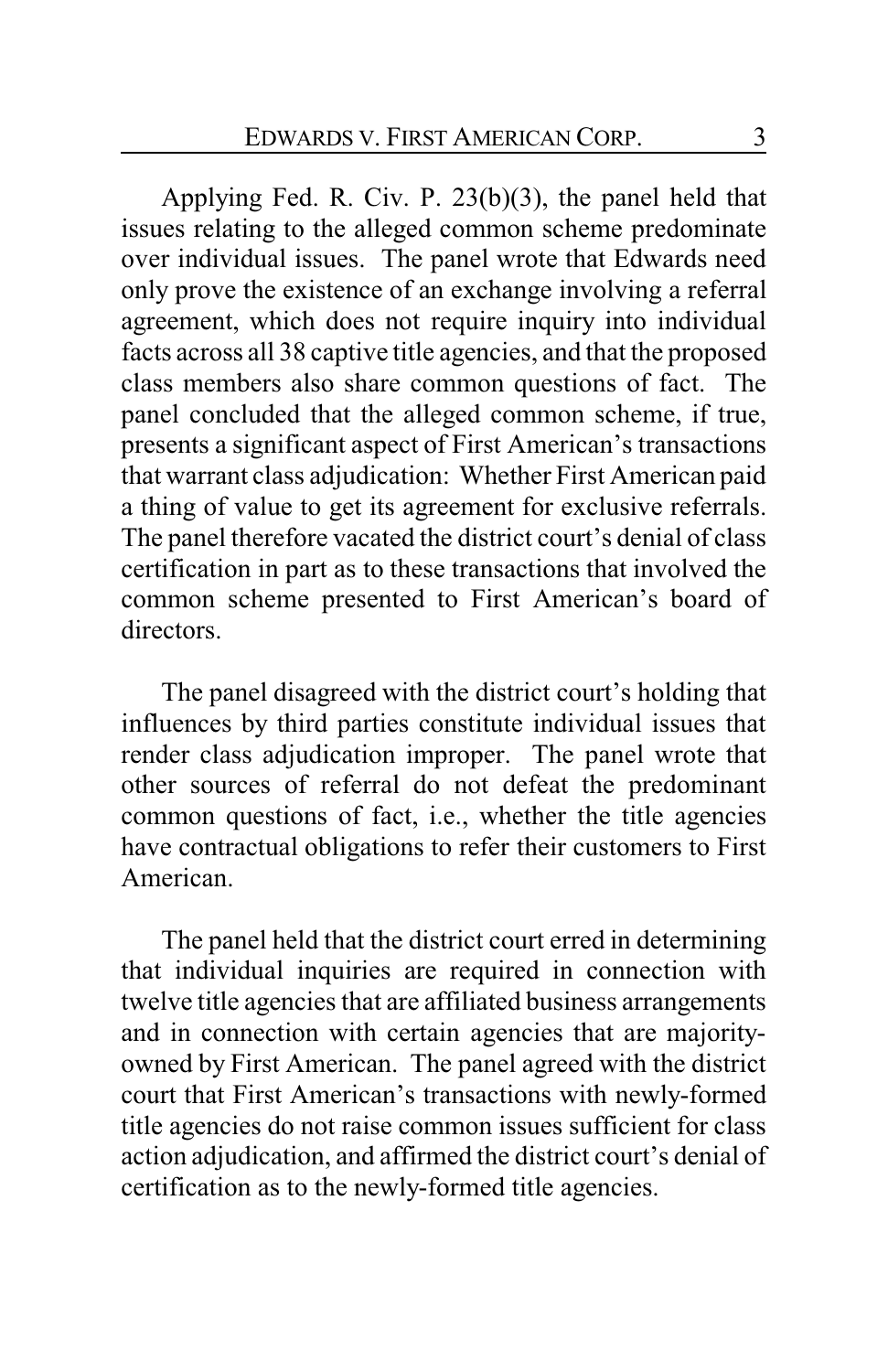Remanding for further proceedings, the panel wrote that the remaining prerequisites of class certification, which the district court declined to address, are best addressed by the district court.

# **COUNSEL**

James W. Spertus (argued), Ezra D. Landes, Spertus, Landes & Umhofer, LLP, Los Angeles, California; Cyril V. Smith (argued), William K. Meyer, Zuckerman Spaeder LLP, Baltimore, Maryland; David A. Reiser, Zuckerman Spaeder LLP, Washington, D.C.; Richard S. Gordon, Martin E. Wolf, Gordon & Wolf, Chtd., Towson, Maryland, for Plaintiffs-Appellants.

Brian J. Murray (argued), Nathaniel P. Garrett, Leigh A. Krahenbuhl, Jones Day, Chicago, Illinois; Matthew A. Kairis, Jones Day, Columbus, Ohio, for Defendants-Appellees.

Nandan M. Joshi (argued), Senior Litigation Counsel, Meredith Fuchs, General Counsel, To-Quyen Truong, Deputy General Counsel, David M. Gossett, Assistant General Counsel, Consumer Financial Protection Bureau, Washington, D.C., for Amicus Curiae Consumer Financial Protection Bureau.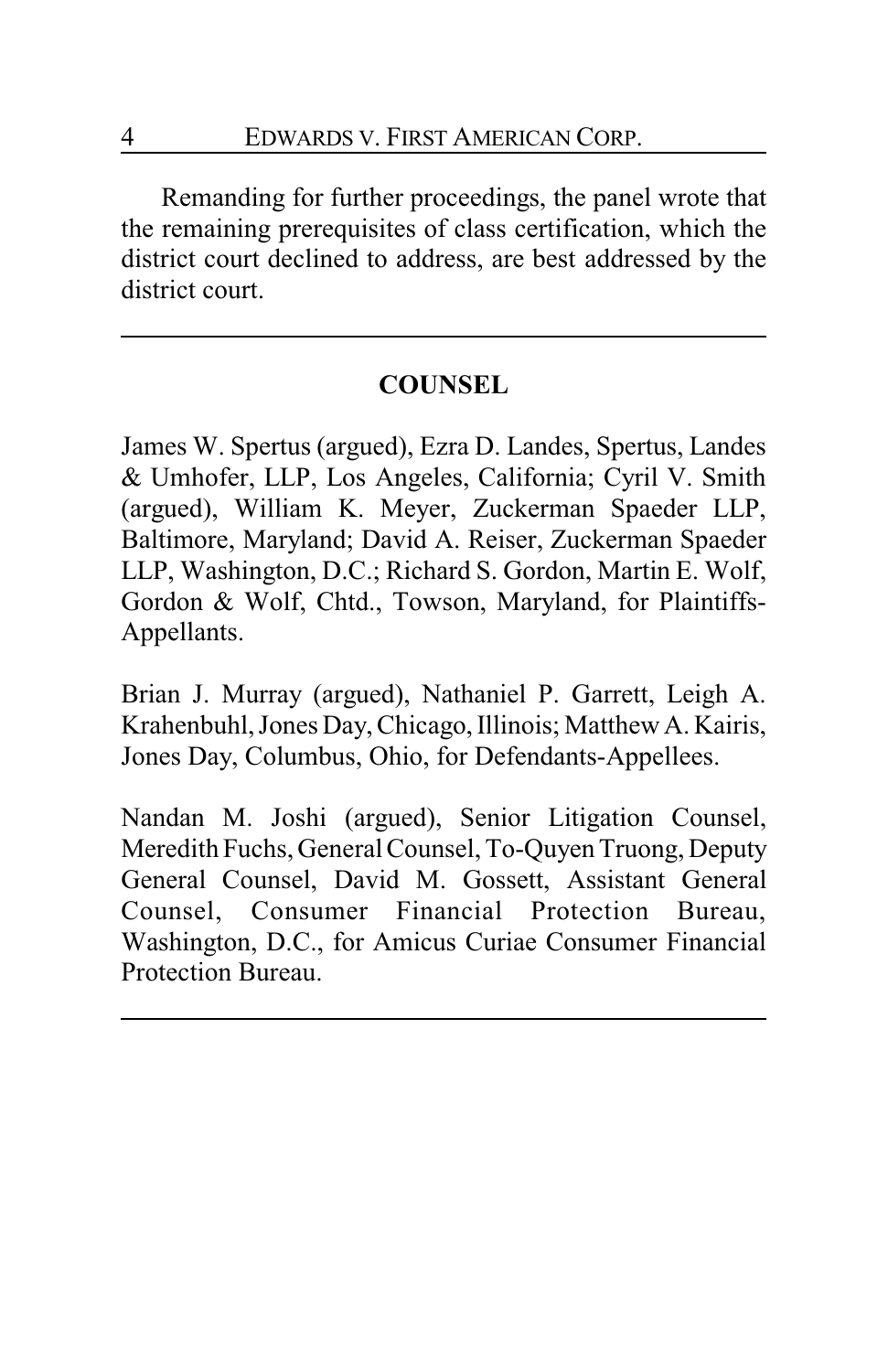#### **OPINION**

GOULD, Circuit Judge:

We must decide whether the district court abused its discretion in denying Plaintiff Denise P. Edwards's motion for class certification, in her action against Defendants First American Corporation and its wholly owned subsidiary First American Title Insurance Company (collectively, "First American"). Edwards, seeking to represent a class of similarly-situated home buyers, alleged that First American engaged in a national scheme of paying the title agencies things of value in exchange for the title agencies' agreement to refer future title insurance business to First American, in violation of the Real Estate Settlement Procedures Act ("RESPA"), 12 U.S.C. §§ 2601–2617. We affirm in part, vacate in part, and remand.

#### **I**

Edwards bought a home in Cleveland, Ohio. Edwards used Tower City Title Agency, LLC ("Tower City") as her settlement agent, and by referral of Tower City, she used First American as her title insurer. Prior to Edwards's home purchase, First American and Tower City entered into a transaction: First American acquired a 17.5% ownership interest in Tower City for \$2 million and, in the same transaction, Tower City agreed to refer future title insurance business to First American. First American also entered into similar transactions with various other title agencies. In each of these transactions, First American paid the title agency a lump sum of money in exchange for (1) a minority ownership interest in the title agency and (2) the title agency's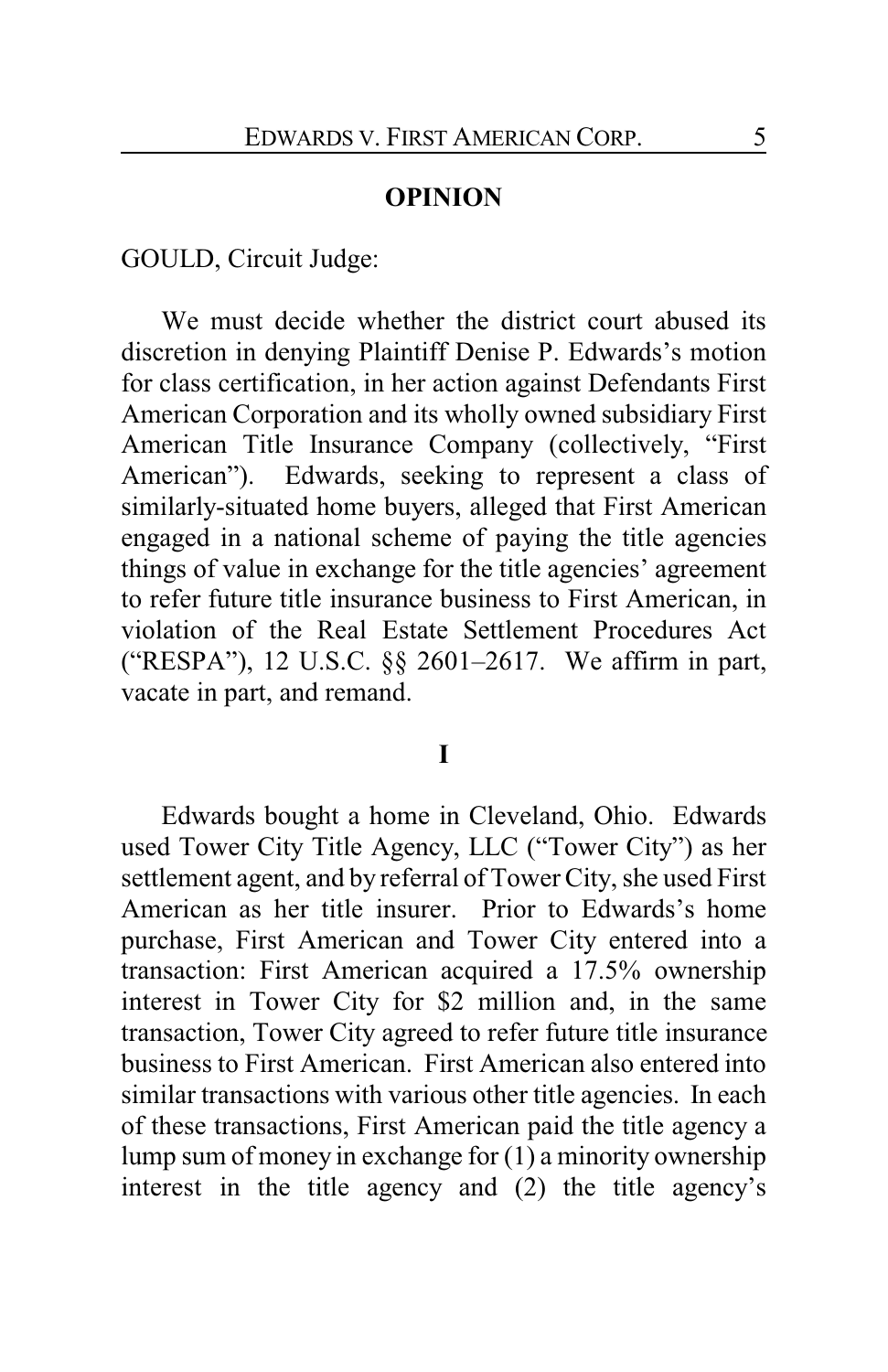agreement to refer future title insurance business to First American.

Edwards filed a putative class action against First American, alleging that the transactions between First American and the captive title agencies violated RESPA's anti-kickback provision, 12 U.S.C. § 2607. Edwards originally moved to certify a class of home buyers referred to First American by any of the 180 title agencies that First American partially owned. The district court declined to certify that class but ordered discovery to determine whether it should certify the Tower City class, consisting of all home buyers who were referred to First American by Tower City.

After completing discovery,Edwards moved to certifythe Tower City class. The district court denied certification. We reversed and held that "there is a single, overwhelming common question of fact: whether the arrangement between Tower City and First American violated" RESPA. *Edwards v. The First Am. Corp.*, 385 F. App'x 629, 631 (9th Cir. 2010) ("*Edwards I*"). We ordered nationwide discovery on remand and gave Edwards an opportunity to renew her motion to certify a nationwide class. *Id.* After further discovery, Edwards moved to certify a nationwide class consisting of all home buyers who entered into a federally-related mortgage transaction using one of thirty-eight title agencies that sold a minority ownership interest to First American and, in the same transaction, agreed to refer future title insurance business to First American.

The district court again denied certification, now on the basis that common issues did not predominate over individual issues for the nationwide class. First, the district court concluded that individual inquiries were required to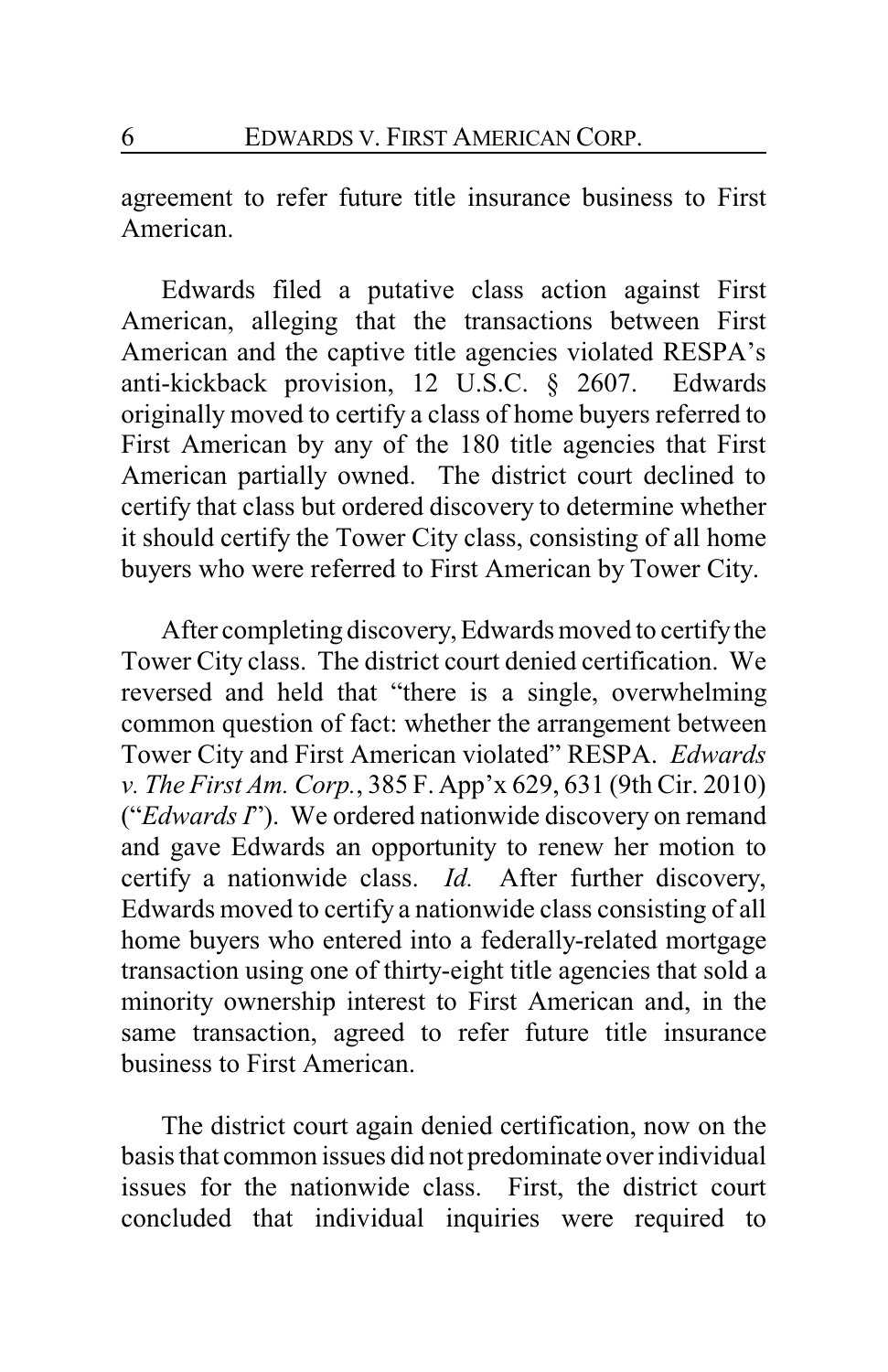determine whether First American overpaid for its ownership interests in each title agency. Second, the district court found that common issues did not predominate over individual issues of reliance and causation for referrals. Third, the district court concluded that transaction-specific inquiries as a result of the different types of title agencies will not require common proof related to First American's liability. Edwards appeals the district court's order denying class certification.

### **II**

We review the district court's determination of class certification for abuse of discretion and consider "whether the district court correctly selected and applied Rule 23's criteria." *Parra v. Bashas', Inc.*, 536 F.3d 975, 977 (9th Cir. 2008). The underlying legal questions, however, are reviewed *de novo*, and "any error of law on which a certification order rests is deemed a per se abuse of discretion." *Conn. Ret. Plans & Trust Funds v. Amgen Inc.*, 660 F.3d 1170, 1175 (9th Cir. 2011).

#### **III**

#### **A**

Federal Rule of Civil Procedure 23 allows a representative to litigate on behalf of a class of similarlysituated individuals who are too numerous to join the litigation. The party seeking class certification bears the burden of establishing that the proposed class meets the requirements of Rule 23. *See Wal-Mart Stores, Inc. v. Dukes*, 131 S. Ct. 2541, 2551 (2011); *Zinser v. Accufix Research Inst., Inc.*, 253 F.3d 1180, 1186 (9th Cir.), *amended by* 273 F.3d 1266 (9th Cir. 2001). To be certified, a proposed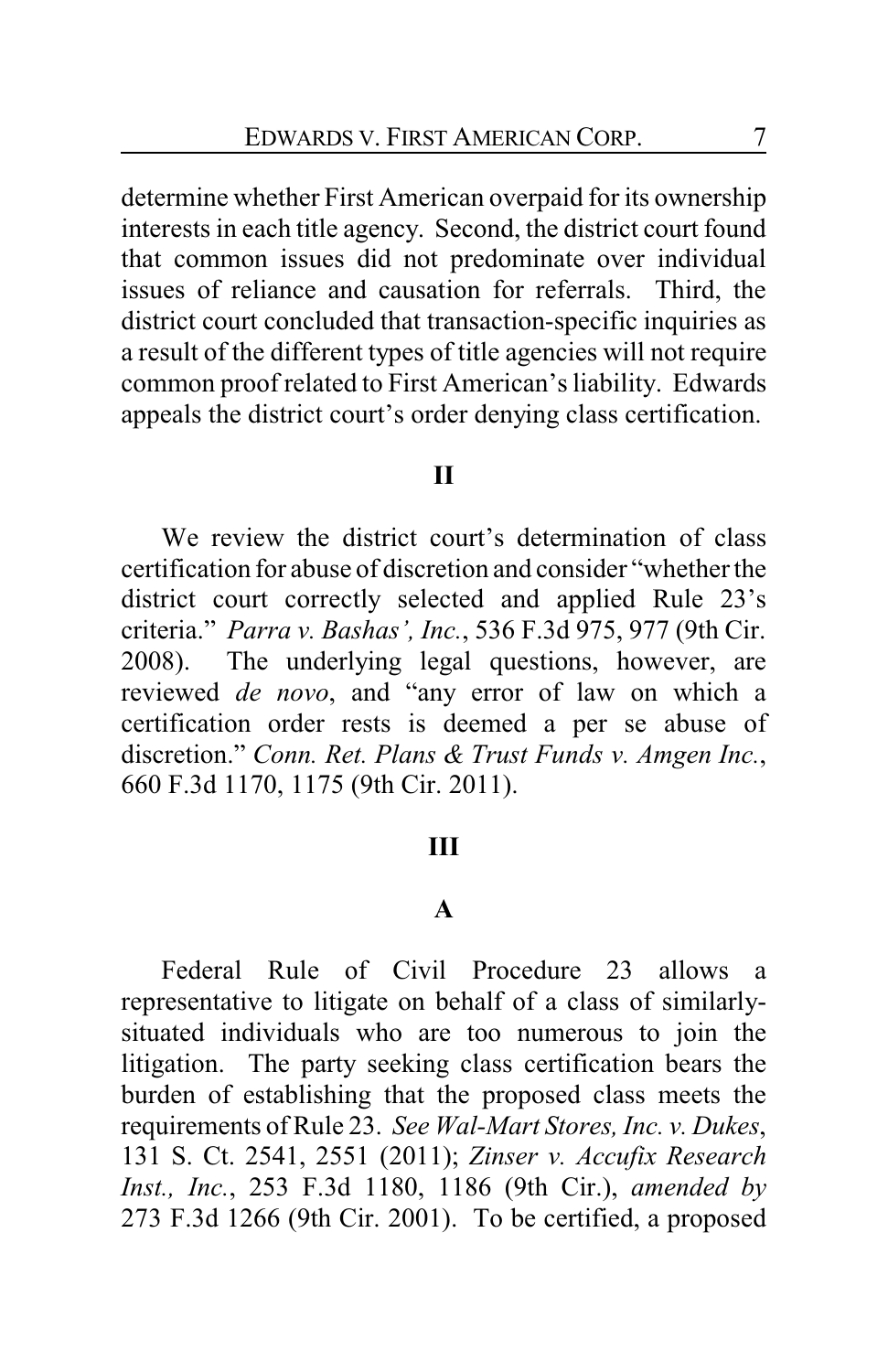class must satisfy all requirements in Rule 23(a) and at least one of the requirements in Rule 23(b). Rule 23(a) requires that plaintiffs demonstrate (1) numerosity, (2) commonality, (3) typicality, and (4) adequacy of representation. Fed. R. Civ. P. 23(a). Rule 23(b) lists three alternative requirements for class certification, and where, as here, plaintiffs seek class certification under subsection (b)(3), they must demonstrate the superiority of maintaining a class action and show "that the questions of law or fact common to class members predominate over any questions affecting only individual members." Fed. R. Civ. P. 23(b)(3); *see also Zinser*, 253 F.3d at 1189–92.

A court, when asked to certify a class, is merely to decide a suitable method of adjudicating the case and should not "turn class certification into a mini-trial" on the merits. *Ellis v. Costco Wholesale Corp.*, 657 F.3d 970, 983 n.8 (9th Cir. 2011). But Rule  $23(a)(2)$  is not a pleading standard, so to the extent necessary, our determination of commonality will inevitably touch upon the merits of plaintiffs' underlying RESPA claims. *See, e.g.*, *Amgen Inc. v. Conn. Ret. Plans & Trust Funds*, 133 S. Ct. 1184, 1194 (2013); *Wal-Mart Stores*, 131 S. Ct. at 2551; *Stockwell v. City & Cty. of S.F.*, 749 F.3d 1107, 1111–12 (9th Cir. 2014).

In 1974, Congress passed RESPA to protect consumers from "unnecessarily high settlement charges caused by certain abusive practices." 12 U.S.C. § 2601(a). One of the consumer-protection provisions is RESPA § 8, 12 U.S.C. § 2607, which furthers Congress's goal of "eliminat[ing] . . . kickbacks or referral fees that tend to increase unnecessarily the costs of certain settlement services." *Id.* § 2601(b)(2); *see also Freeman v. Quicken Loans, Inc.*, 132 S. Ct. 2034, 2038 (2012). Paying kickbacks or referral fees to induce referrals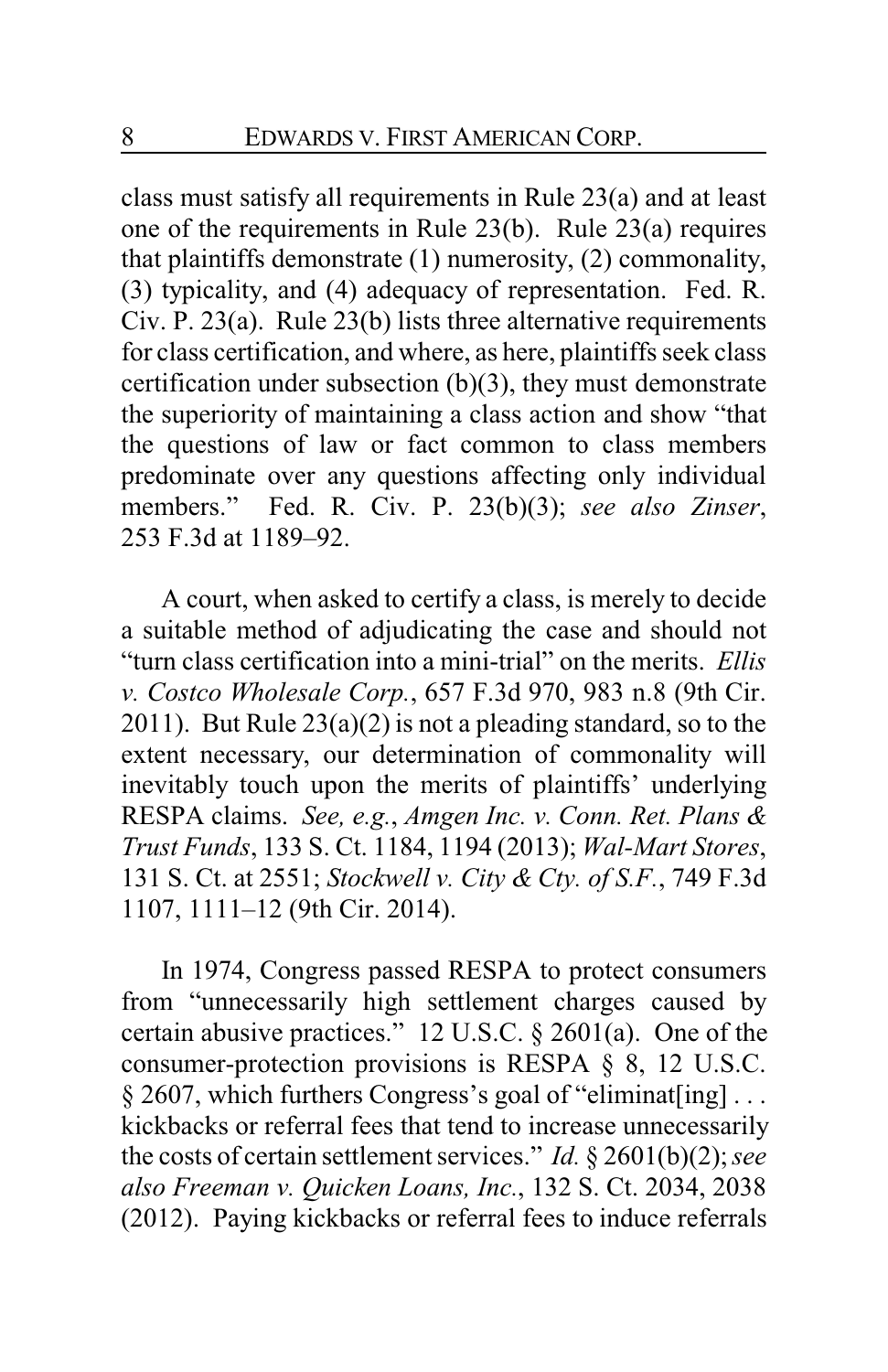of title insurance underwriting is part of the serious problem Congress sought to remedy in RESPA. *See* S. Rep. No. 93- 866 (1974), *reprinted in* 1974 U.S.C.C.A.N. 6546, 6551.

The national title insurance industry is highly concentrated, with most states dominated by two or three large title insurance companies. *See* U.S. Gov't Accountability Office, *Title Insurance: Actions Needed to Improve Oversight of the Title Industry and Better Protect Consumers* 3 (Apr. 2007). A "factor that raises questions about the existence of price competition is that title agents market to those from whom they get consumer referrals, and not to consumers themselves, creating potential conflicts of interest where the referrals could be made in the best interest of the referrer and not the consumer." *Id.* Kickbacks paid by the title insurance companies to those making referrals lead to higher costs of real estate settlement services, which are passed on to consumers without any corresponding benefits.

Section 8(a) of RESPA aims to eliminate these unlawful kickbacks. It prohibits any exchange of a thing of value pursuant to real estate referrals:

> No person shall give and no person shall accept any fee, kickback, or thing of value pursuant to any agreement or understanding, oral or otherwise, that business incident to or a part of a real estate settlement service involving a federally related mortgage loan shall be referred to any person.

12 U.S.C. § 2607(a). RESPA defines a "thing of value" broadly to include "any payment, advance, funds, loan, service, or other consideration." *Id.* § 2602(2). Courts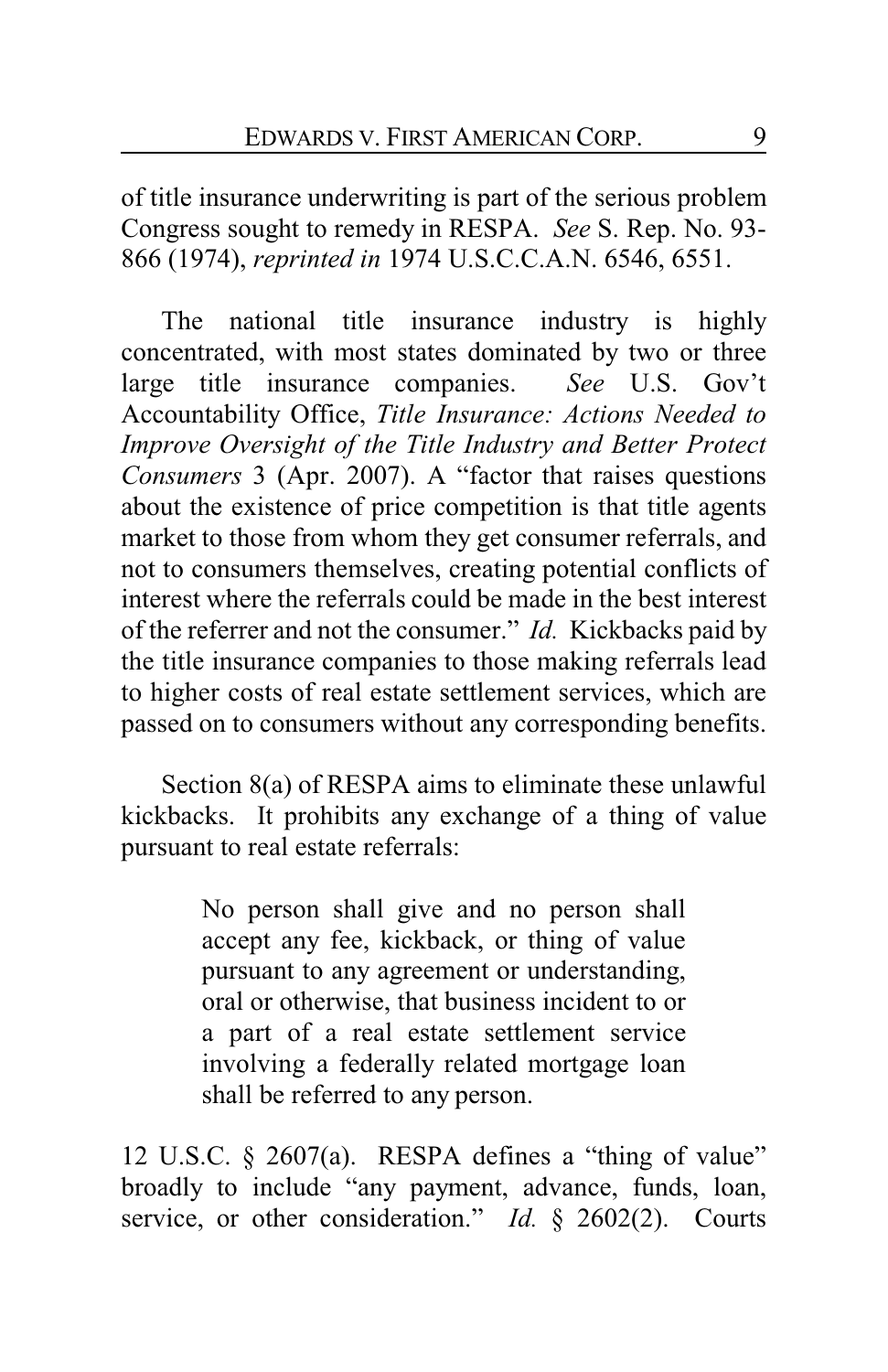commonly find a violation of  $\S 2607(a)$  when (1) a payment or thing of value was exchanged, (2) pursuant to an agreement to refer settlement business, and (3) there was an actual referral. *See Galiano v. Fid. Nat'l Title Ins. Co.*, 684 F.3d 309, 314 (2d Cir. 2012); *see also Egerer v. Woodland Realty, Inc.*, 556 F.3d 415, 427 (6th Cir. 2009); *Culpepper v. Irwin Mortg. Corp.*, 491 F.3d 1260, 1265 (11th Cir. 2007). Notwithstanding the general prohibition of exchanging any thing of value for a referral, a statutory safe harbor exempts a payment from RESPA violation if the payment—despite being made simultaneously with a referral—was "for goods or facilities actually furnished or for services actually performed." *See id.* § 2607(c)(2).

Congress gave the Department of Housing and Urban Development ("HUD") authority to regulate under RESPA, and HUD promulgated the corresponding regulations known as Regulation X. *See* Pub. L. No. 94-205 § 10, 89 Stat. 1157, 1159 (1976). The Dodd-Frank Wall Street Reform and Consumer Protection Act transferred the regulatory authority of RESPA from HUD to the Consumer Financial Protection Bureau ("CFPB"), and CFPB later republished Regulation X without material changes. *See* 76 Fed. Reg. 78,977 (Dec. 20, 2011); 12 C.F.R. § 1024.**<sup>1</sup>**

Under Regulation X, a "referral" includes "any oral or written action directed to a person which has the effect of affirmatively influencing the selection by any person of a provider of a settlement service for which the home buyer will pay a charge"; and an exchange of a "thing of value" is used as synonymous with a payment and does not require a

**<sup>1</sup>** Because this case arose when HUD was the regulatory agency, citations to Regulation X will still be to 24 C.F.R. § 3500.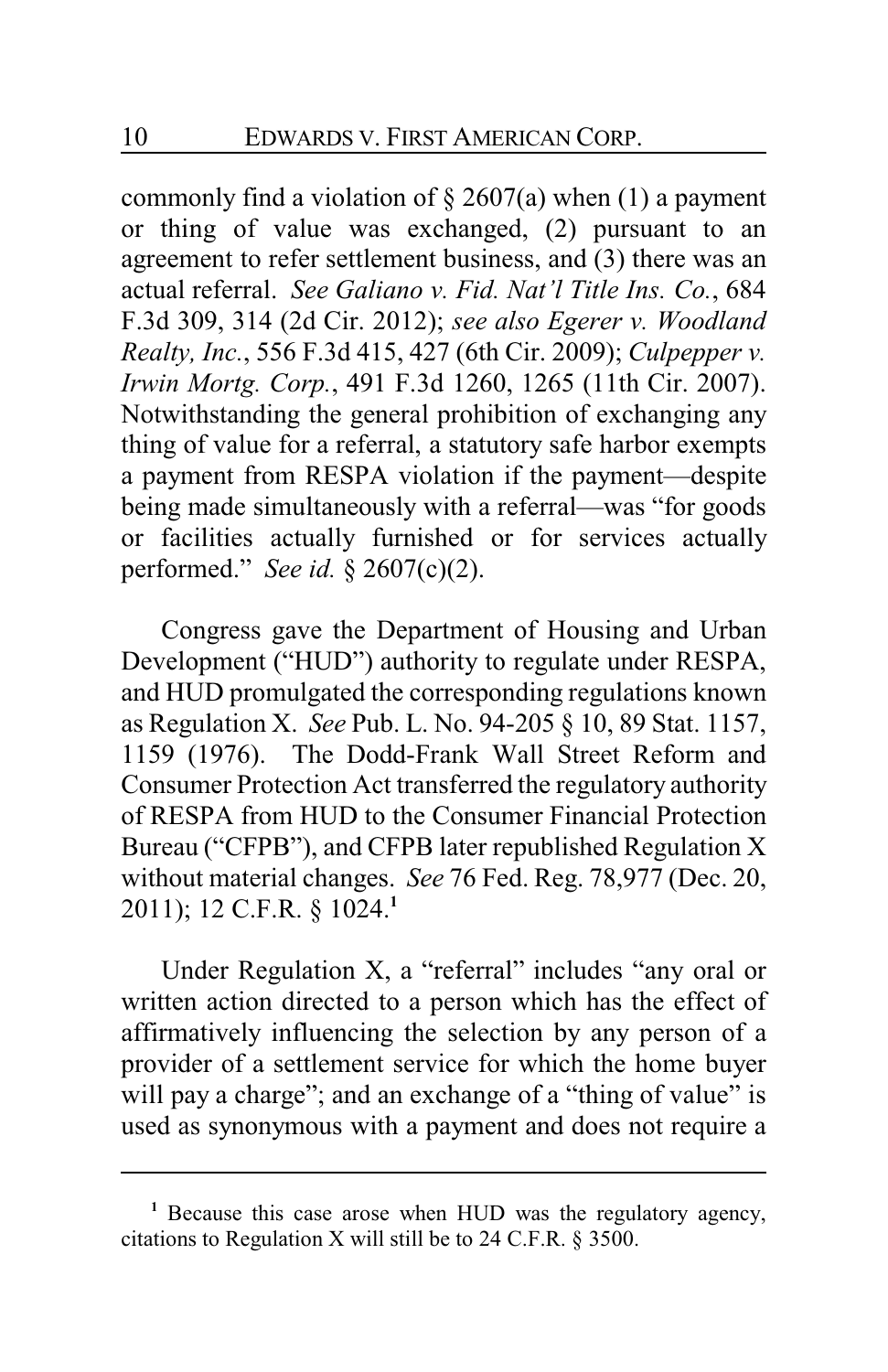transfer of money.<sup>2</sup> 24 C.F.R.  $\frac{6}{5}$  3500.14(d), (f)(1). Regulation X further explains the safe harbor in  $\S 2607(c)(2)$ . *See id.* § 3500.14(g)(2) ("If the payment of a thing of value bears no reasonable relationship to the market value of the goods or services provided, then the excess is not for services or goods actually performed or provided.").

### **B**

We first address whether individual inquiries on each of the transactions are required due to the safe harbor in § 2607(c)(2) and 24 C.F.R. § 3500.14(g)(2). The district court held that the statute and the regulation require Edwards to prove that First American overpaid for its ownership interests in each of the title agencies, and these individual inquiries render class action improper.

CFPB submitted an amicus brief interpretingRESPA and its own Regulation X. CFPB contends that  $\S 2607(c)(2)$  does not apply to the transactions here because First American's payment for ownership interests is not a payment for goods, facilities, or services. CFPB urges us to give deference to its interpretation.

As a threshold matter, we must consider the proper level of deference to be given to the agency interpretation. Our analytical framework depends on whether the agency is interpreting the statute or the regulation. An agency's interpretation of an ambiguous statute is entitled to *Chevron* deference when the interpretation is promulgated in the exercise of the agency's formal rule-making authority. *See Chevron, U.S.A., Inc. v. Nat'l Res. Def. Council, Inc.*,

**<sup>2</sup>** Here, we use the terms "thing of value" and payment interchangeably.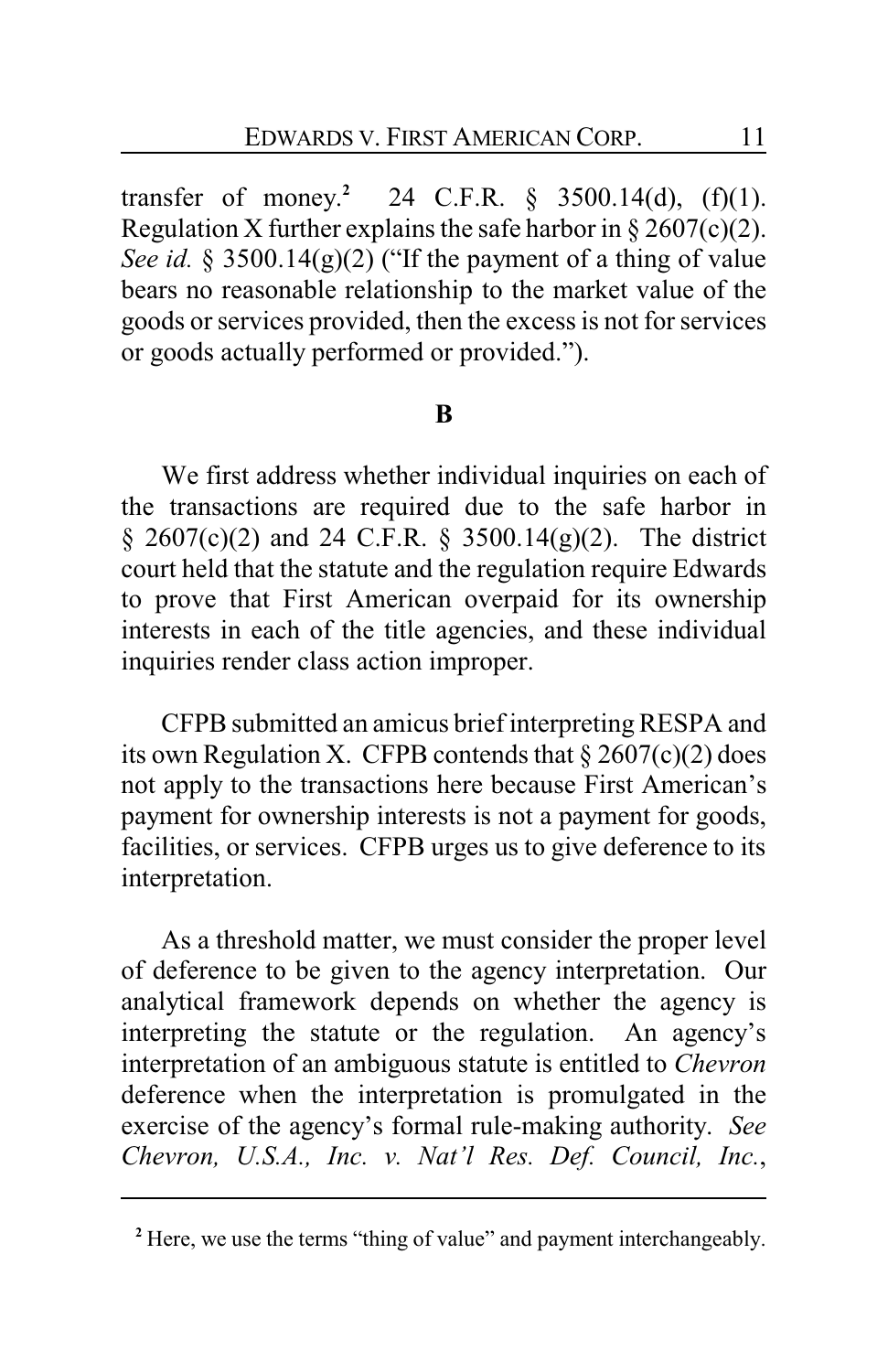467 U.S. 837, 843 (1984). An agency's interpretation of its own ambiguous regulation is generally entitled to *Auer* deference. *See Auer v. Robbins*, 519 U.S. 452, 461 (1997) (holding that an agency's interpretation of its own ambiguous regulation is controlling unless "plainly erroneous or inconsistent with the regulation") (internal citation omitted).

Here, CFPB is interpreting the statute, not the regulation. An agency's interpretation of the statute—when presented in an amicus brief—is not promulgated in the exercise of its formal rule-making authority, so no *Chevron* deference is warranted. *See United States v. Mead Corp.*, 533 U.S. 218, 226–27 (2001); *Price v. Stevedoring Servs. of Am., Inc.*, 697 F.3d 820, 826 (9th Cir. 2012) (en banc). Even if the terms "goods," "services," and "facilities" also appear in the regulation, *see* 24 C.F.R. § 3500.14(g)(1)(iv), CFPB is in fact interpreting Congress's words in the statute, so we give no deference to CFPB's interpretation. *Chase Bank USA, N.A. v. McCoy*, 562 U.S. 195, 210 (2011). In addition, because the statutory terms at issue are not ambiguous, no deference is merited. *See Chevron*, 467 U.S. at 842–43; *United States v. Able Time, Inc.*, 545 F.3d 824, 835–36 (9th Cir. 2008).

We nevertheless agree with CFPB's interpretation, which is consistent with the language of the statute. Neither RESPA nor Regulation X defines "goods," "facilities," or "services," *see* 12 U.S.C. § 2602; 24 C.F.R. § 3500.2, so we begin with the statutory text and "end[] there as well if the text is unambiguous." *Satterfield v. Simon & Schuster, Inc.*, 569 F.3d 946, 951 (9th Cir. 2009). Here, the meanings of "goods," "facilities," and "services" are plain. "Goods" are "tangible movable personal property having intrinsic value excluding money"; a "facility" is "something (as a hospital, machinery, plumbing) that is built, constructed, installed, or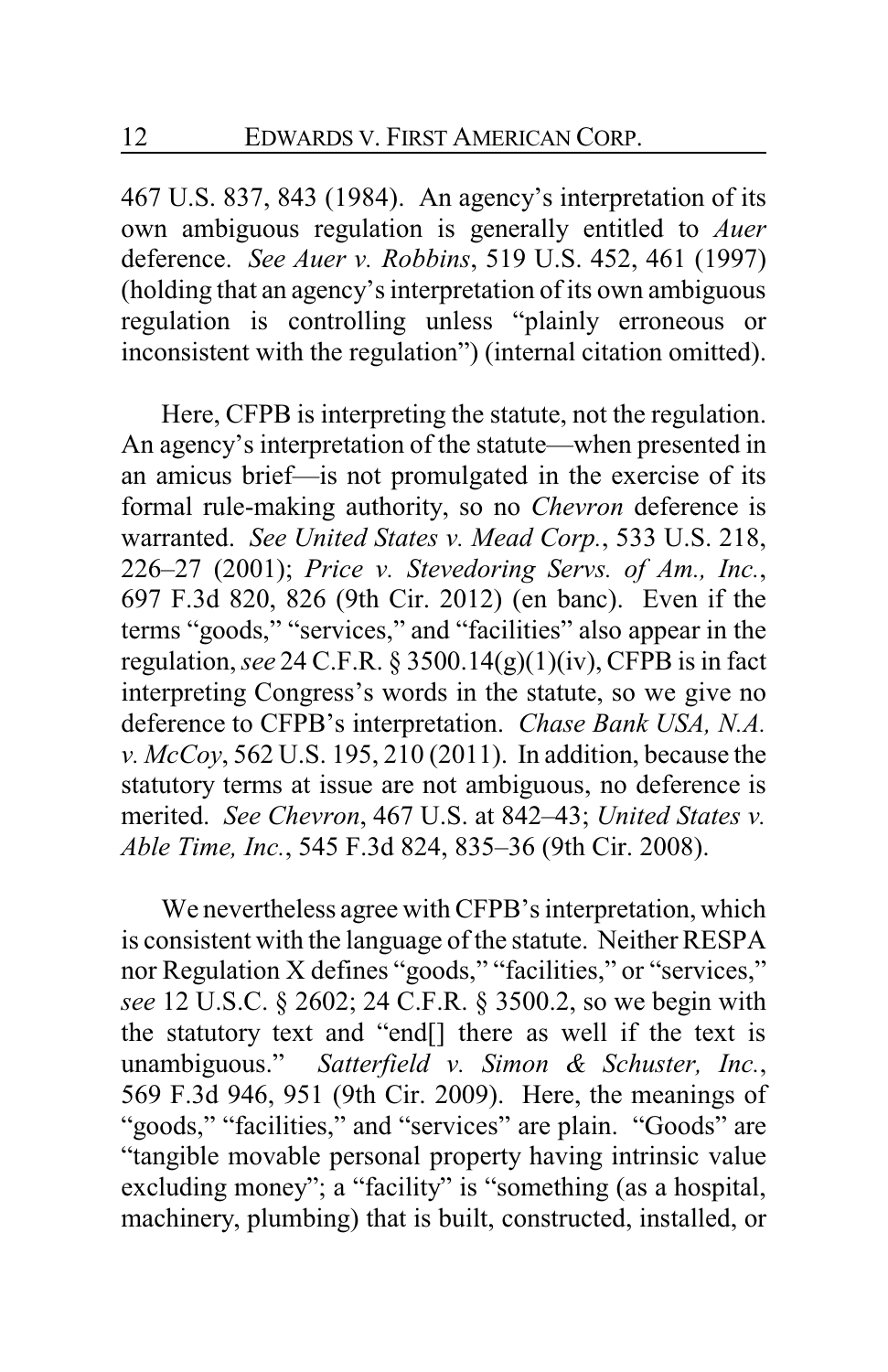established to perform some particular function or to serve or facilitate some particular end"; and "service" is "the performance of work commanded or paid for by another." *See Webster's Third New International Dictionary* (1993); *see also American Heritage Dictionary* (defining "goods" as "product that is bought and sold" or "portable personal property"; "facility" as "[a] building, room, array of equipment, or a number of such things, designed to serve a particular function"; and "service" as "[w]ork that is done for others as an occupation or business" or "[a]n act or a variety of work done for others, especially for pay").

The ownership interests purchased by First American are equity shares, not goods, services, or facilities. First American contends that two of the thirty-eight transactions at issue also contained acquisitions of facilities, such as a title plant**<sup>3</sup>** and buildings. This misses the point. The purchase of ownership interests—which are not goods, services, or facilities—disqualified First American's transactions from the exemption under  $\S$  2607(c)(2), regardless of whether the acquisitions may have also included facilities. We conclude that  $\frac{1}{2}$  2607(c)(2) cannot apply to First American's transactions as a matter of law, so the district court erred in relying on  $\S 2607(c)(2)$  to determine the propriety of class certification.

## **C**

We next address whether individual inquiries are required because of  $\S 2607(a)$ . The district court interpreted the "thing"

**<sup>3</sup>** A title plant, according to First American, is "title records assembled and maintained for the purpose of issuing title insurance."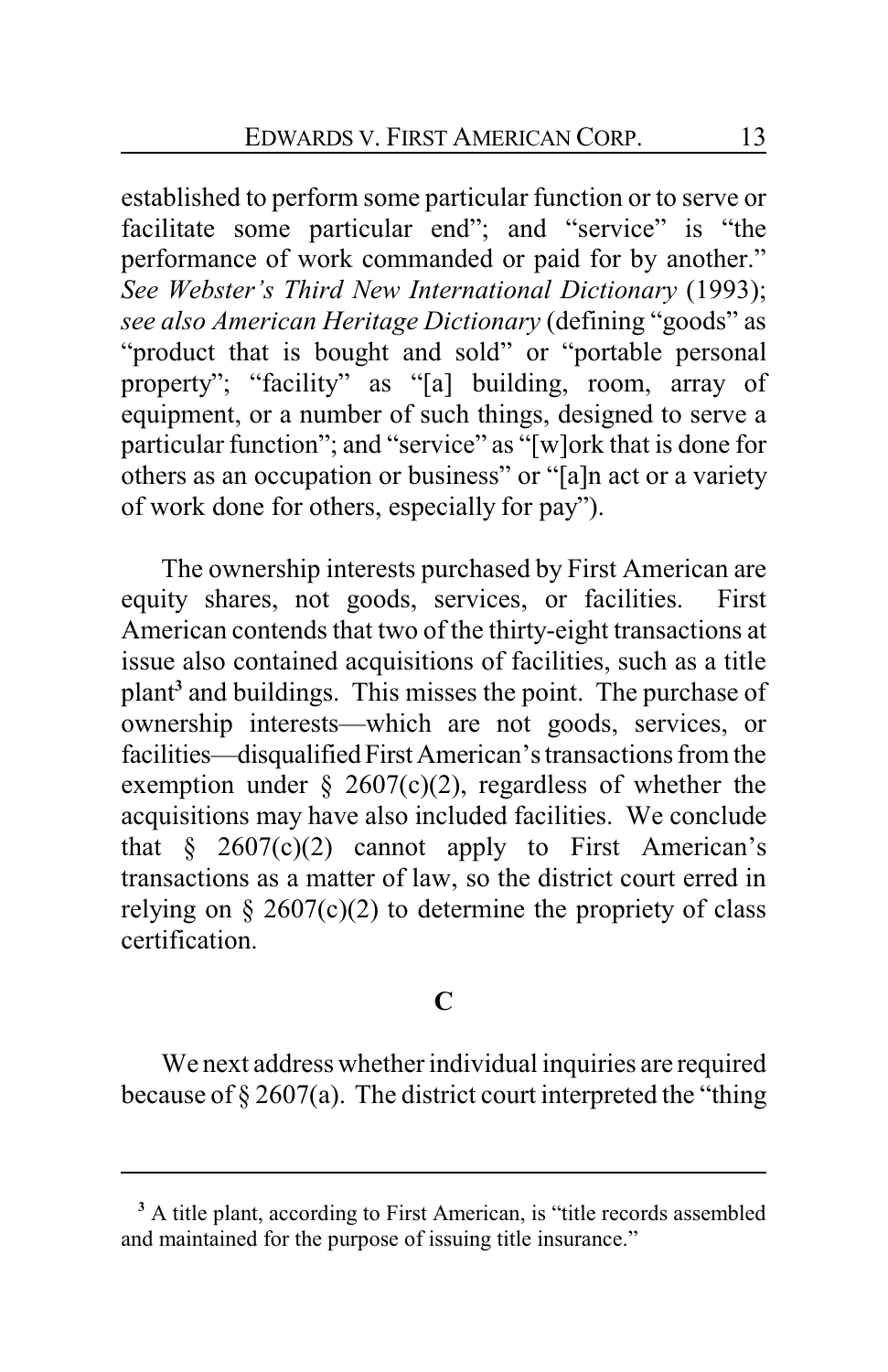of value"**<sup>4</sup>** in § 2607(a), as applied to the transactions at issue, to be the amount that First American overpaid for its ownership interests in each of the captive title agencies. The district court relied on decisions of our circuit, as well as those of other circuits, to conclude that the determination of kickback amount requires individual comparisons between the payment and the services provided. *See, e.g.*, *Lane v. Residential Funding Corp.*, 323 F.3d 739, 745 (9th Cir. 2003); *Bjustrom v. Trust One Mortg. Corp.*, 322 F.3d 1201, 1208 (9th Cir. 2003); *Schuetz v. Banc One Mortg. Corp.*, 292 F.3d 1004, 1014 (9th Cir. 2002); *see also Howland v. First Am. Title Ins. Co.*, 672 F.3d 525, 530 (7th Cir. 2012); *Glover v. Standard Fed. Bank*, 283 F.3d 953, 963–64 (8th Cir. 2002). As a result, it concluded that an individual inquiry on each transaction will be required to determine whether First American's purchase prices of the ownership interests exceeded their fair market value.

The cases relied on by the district court are inapplicable here, because they interpreted the statutory exemption under  $§$  2607(c)(2), which we have concluded does not apply to First American's transactions. *See Lane*, 323 F.3d at 742;

**<sup>4</sup>** CFPB, in its amicus brief, offers its own interpretation of the phrase "thing of value" under Regulation X. 24 C.F.R. § 3500.14(d). As a general rule, an agency's interpretation of its own ambiguous regulation, even if presented in an amicus brief, is controlling unless "plainly erroneous or inconsistent with the regulation." *Auer*, 519 U.S. at 461 (internal citation omitted). But no *Auer* deference is due when the regulation at issue is unambiguous. *See Christensen v. Harris Cty.*, 529 U.S. 576, 588 (2000); *Bray v. Comm'r of Soc. Sec. Admin.*, 554 F.3d 1219, 1225 (9th Cir. 2009). Here, the regulation's definition of a "thing of value" is unambiguous, *see* 24 C.F.R. § 3500.14(d), so we decline to give *Auer* deference and interpret the regulation in accordance with its plain meaning.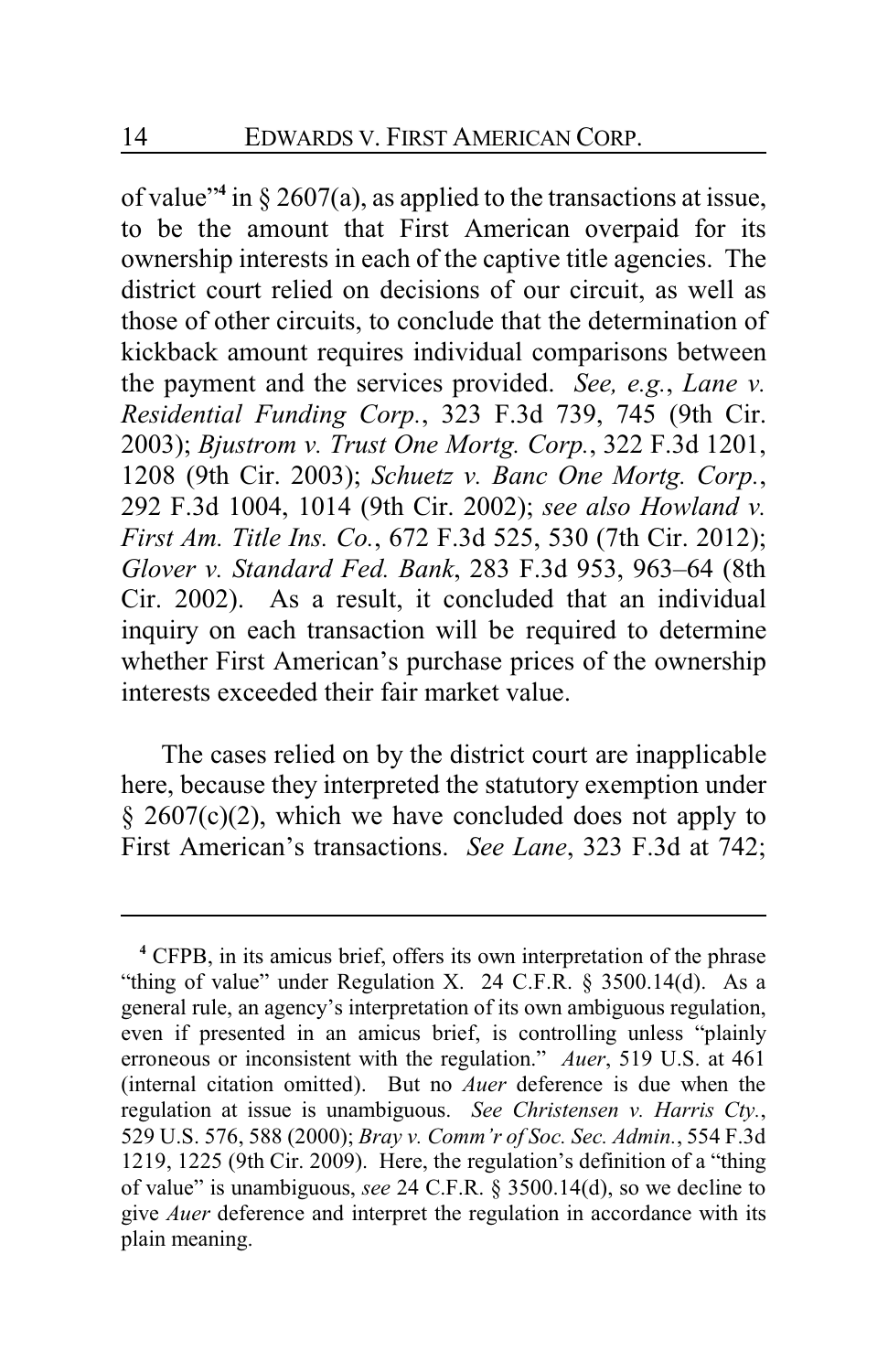*Schuetz*, 292 F.3d 1012. Also, these cases adopted and applied HUD's two-prong test interpreting  $\S 2607(c)(2)$ : first, there must be actual performance of compensable services; and second, the total compensation must be reasonably related to the goods or services provided. *See, e.g.*, *Schuetz*, 292 F.3d at 1012 (explaining that the HUD two-part test reflects the statutory safe harbor in  $\S$  8(c)). But the two-prong HUD test is also inapplicable here, because no services were provided by the title agencies to First American. We hold that the district court abused its discretion in denying class certification based on an erroneous interpretation of § 2607(a), *Conn. Ret. Plans*, 660 F.3d at 1175, and that cases alleging illegal kickbacks in violation of § 2607(a) are not necessarily unfit for class adjudication.

But the question remains: Are there individual issues here that could predominate over common issues such that class action certification is inappropriate? *See* Fed. R. Civ. P.  $23(b)(3)$ . We hold that the answer to this question is no. RESPA does not—as the district court held—require Edwards to pinpoint how much money First American paid for the referral agreement as opposed to the equity interest. Rather, she can state a claim under RESPA  $\S$  8(a) by alleging that First American paid a lump sum of money to each captive title agency(the thing of value), and—in exchange for that money—each title agency agreed to refer First American future insurance (business agreement).

Absent  $\S$  8(c), nothing in the statute requires Edwards to prove First American gave money to the title agencies only in consideration for the referral agreement. The statute merely prohibits the exchange of a "thing of value" for a referral agreement. 12 U.S.C. § 2607(a). It and the regulation define "thing of value" broadly to include a wide variety of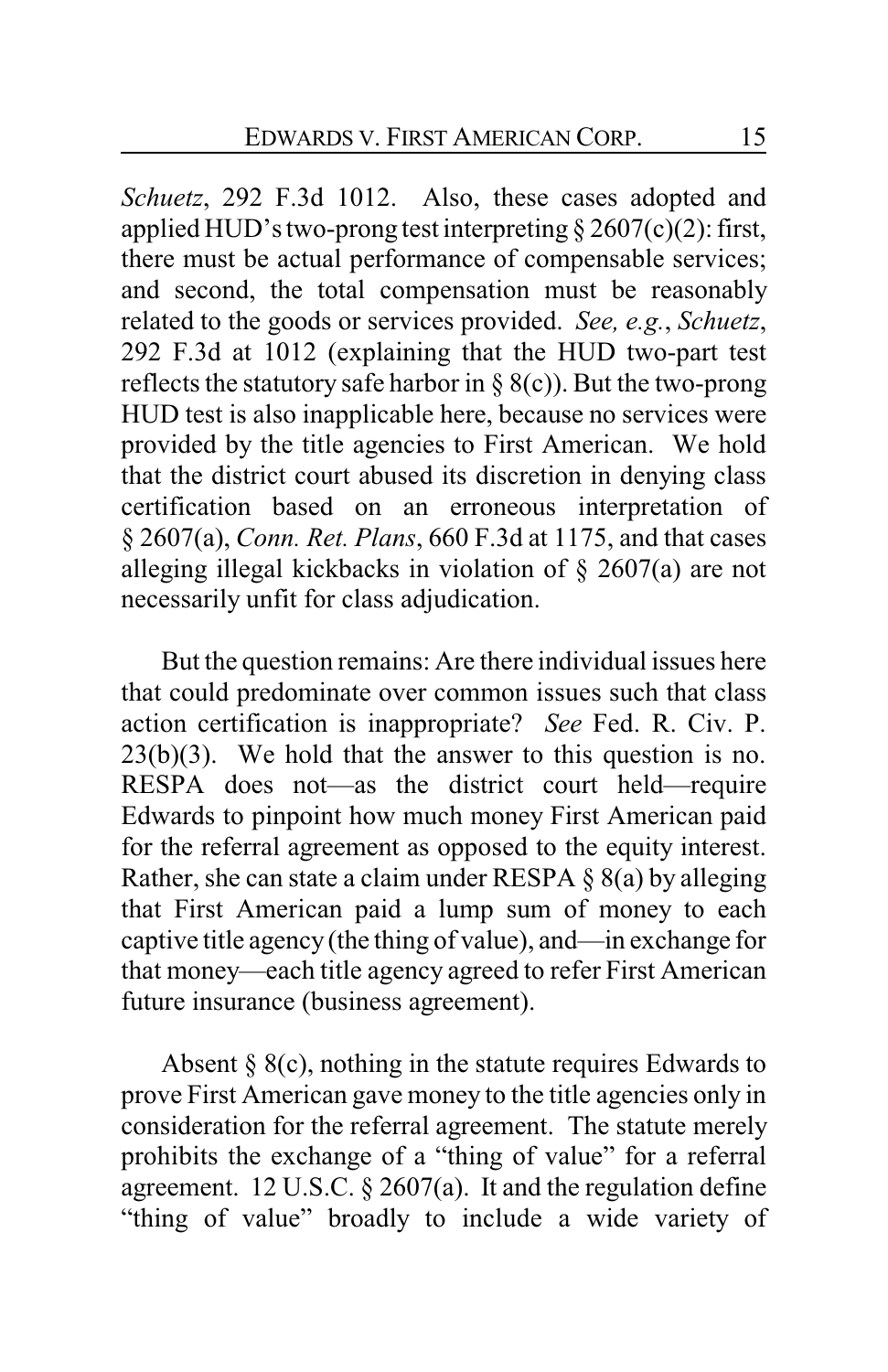considerations, and an exchange of a thing of value need not involve a transfer of money solely as a kickback. *See* 12 U.S.C. § 2602; 24 C.F.R. § 3500.14(d). Here, Edwards alleges that First American paid the title agency a lump sum of money; in return, First American obtained two items: the title agency's equity interest and the title agency's agreement to refer future title insurance business. Whether this transaction violates RESPA  $\S$  8(a) does not require inquiry into individual issues of payment.

This conclusion comports with our understanding of contract law. There is a "presumption that when parties enter into a contract, each and every term and condition is in consideration of all the others, unless otherwise stated." *Am. Sav. Bank, F.A. v. United States*, 519 F.3d 1316, 1324 (Fed. Cir. 2008) (quoting *Stone Forest Indus., Inc. v. United States*, 973 F.2d 1548, 1552 (Fed. Cir. 1992)). Although the contract terms were silent on how much of First American's monetary consideration was attributed to the referrals, the law does not require every term of the contract to have a separately stated consideration. *Sarnoff v. Am. Home Products Corp.*, 798 F.2d 1075, 1080 (7th Cir. 1986), *superseded on other grounds by Gardynski-Leschuck v. Ford Motor Co.*, 142 F.3d 955, 958 (7th Cir. 1998). The undivided monetary consideration paid by First American must be treated in law as consideration for both the equity interests and referrals. *See Restatement (Second) of Contracts* § 80, cmt. a (Am. Law Inst. 1981) ("A single performance or return promise may thus furnish consideration for any number of promises."); 3 *Williston on Contracts* § 7:51 (4th ed.) (discussing that one consideration may support several promises). An example clarifies: Assume that if one buys a bottle of water and a bottle of soda from a grocery store, and pays \$5 in total, the payment is for both the water and the soda, and value is being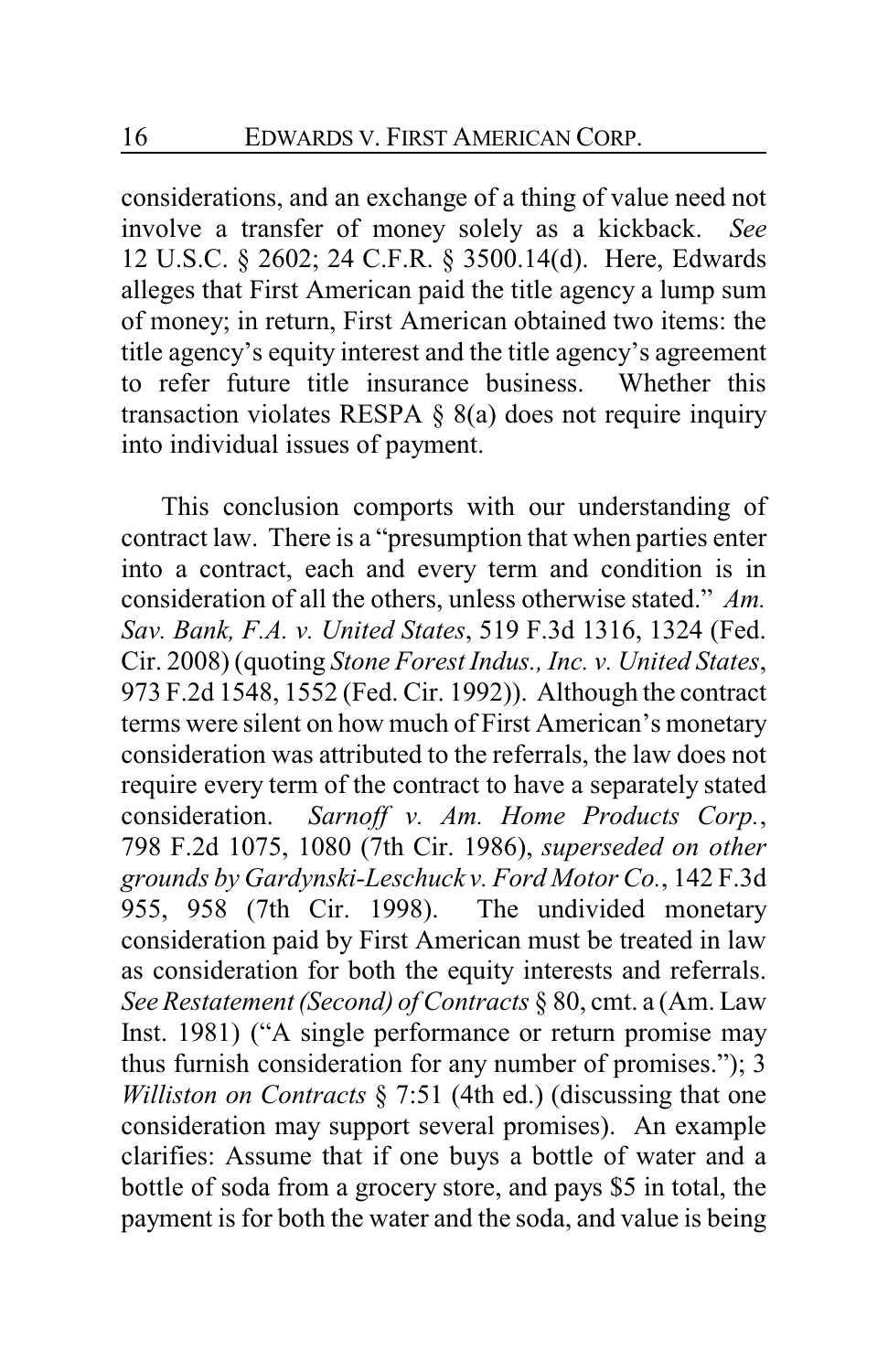given for both. We decline to conclude that in this assumed case, value has been given for only one and not for the other. In other words, Edwards need only prove the existence of an exchange involving a referral agreement. Such proof does not require inquiry into individual facts across all thirty-eight captive title agencies.

Moving on to the commonality inquiry under Rule  $23(a)(2)$ <sup>5</sup>, we ask whether the proposed class members share a common question of law or fact, the answer to which "will resolve an issue that is central to the validity of each one of the [class members'] claims." *Wal-Mart*, 131 S. Ct. at 2551. We have previously held that there was an overwhelming common question of fact concerning the Tower City class. *Edwards I*, 385 F. App'x. at 631. There is also a common question of fact concerning some of the transactions here: whether First American's pattern of conducts in entering into similar transactions with the title agencies violates RESPA.**<sup>6</sup>**

The district court erred in concluding that the common issue does not predominate over individual issues for the proposed class members. "The Rule 23(b)(3) predominance inquiry tests whether proposed classes are sufficiently cohesive to warrant adjudication byrepresentation." *Amchem Prod., Inc. v. Windsor*, 521 U.S. 591, 623 (1997). Common issues predominate over individual issues when the common issues "represent a significant aspect of the case and they can

**<sup>5</sup>** The district court did not address the commonality issue under Rule 23(a)(2) but seemed to have concluded that there was a common issue.

**<sup>6</sup>** We hold in Part V that First American's transactions with the newlyformed title agencies do not share common issues of fact with the transactions with the preexisting title agencies. *See infra* Part V.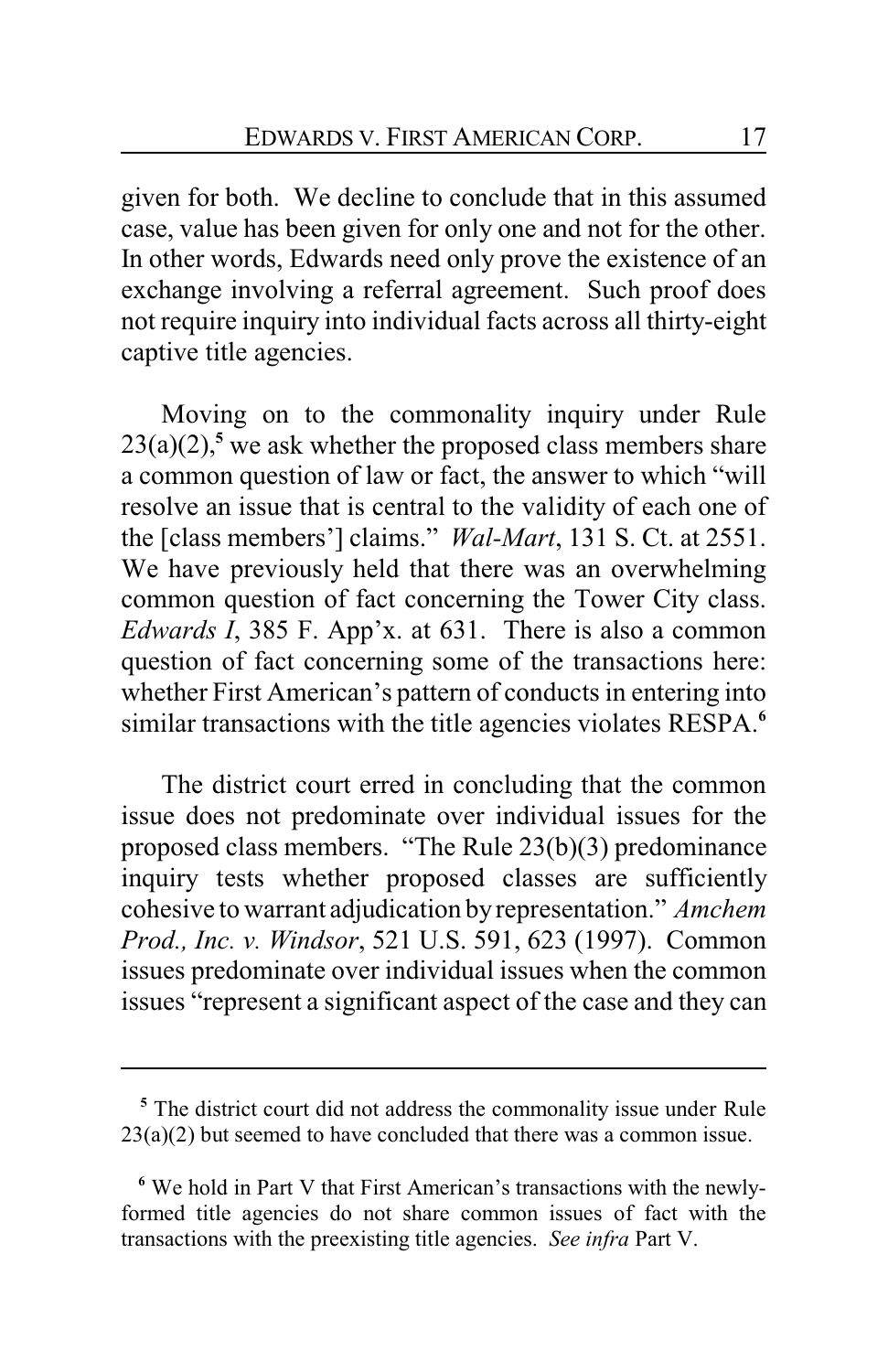be resolved for all members of the class in a single adjudication." 7AA Charles Alan Wright & Arthur R. Miller, *Federal Practice and Procedure* § 1778 (3d ed. 1998). Here, Edwards contends that First American utilized a nationwide scheme of buying minority interests in the title agencies in order to secure remittance streams from the agencies' future referrals. Edwards points to evidence showing this common scheme, including several memoranda submitted to First American's board of directors asking for approval of these transactions (referred to by the parties as the "Smoking Gun Memos"). Some of these Smoking Gun Memos described First American's common strategy to purchase certain title agencies' minority interests to secure their exclusive agreement to provide future referrals, and other Smoking Gun Memos revealed that the primarymotivation underlying these transactions was not to gain returns from the ownership interests but to lock up remittance streams from future referrals. For example, in the documentation for the purchase of a minority interest in Doral Title, LLC, First American presented to its board a justification reciting in part, "[b]uying a minority interest now will ensure that we capture the Company's u/w remittance streams." Similarly, in connection with purchase of a minority interest in Equity Land Title LLC, First American told its board that "the u/w remittance stream is the primary source of our economic returns for this investment." Pointing in the same direction, on purchase of minority share of Equity Title Insurance Agency, Inc., First American presented to its board that "[a]s a condition to closing the proposed transaction, [First American] and Equity will execute an exclusive agency agreement." Besides the Smoking Gun Memos, Edwards also points to the standard contract terms that First American imposed on the captive title agencies to prohibit the agencies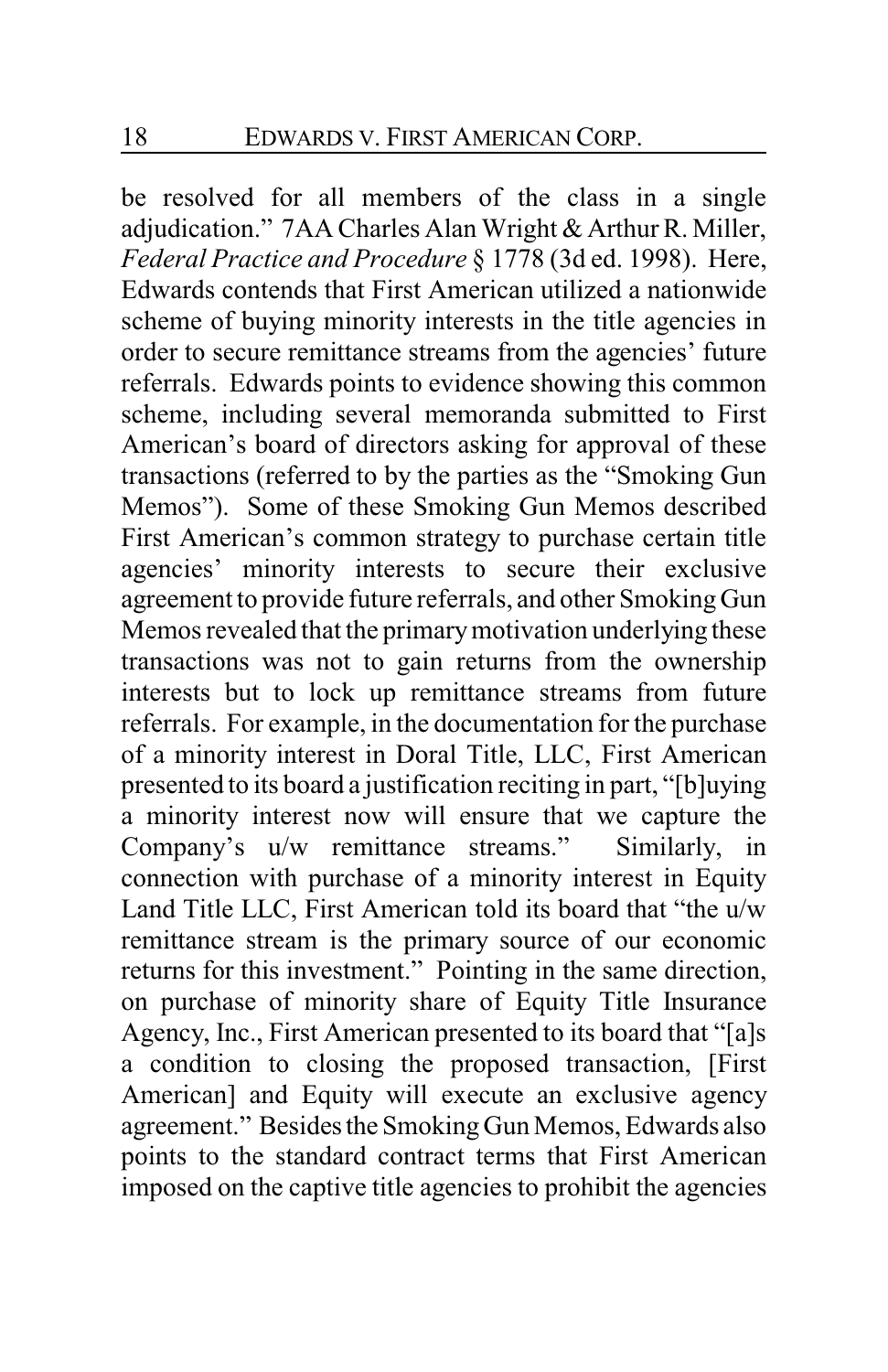from issuing policies for First American's competitors, subject to limited exceptions.

We emphasize that at this stage of the litigation we are making no conclusions on whether the evidence cited above—including the Smoking Gun Memos and the alleged standard contract terms imposed byFirst American—resolves the merits of Edward's underlying RESPA claims. Our focus now is to decide whether the issues relating to the alleged common scheme predominate over individual issues for the proposed class, so that the case should be certified for class adjudication. *See Stockwell*, 749 F.3d at 1111–12 (holding that a common contention need not be one that will prevail on the merits) (internal citation and quotation omitted). We cite First American's alleged practices not as bearing on the merits but as bearing on First American's common scheme—as alleged in the complaint—that predominates over individual issues for certain class members. This common scheme, if true, presents a significant aspect of First American's transactions that warrant class adjudication: Whether First American paid a thing of value to get its agreement for exclusive referrals. We vacate the district court's denial of class certification in part as to these transactions that involved the common scheme presented to First American's board of directors.**<sup>7</sup>**

**<sup>7</sup>** We do not hold that common issues predominate over individual issues on claims of the entire proposed class relating to all thirty-eight title agencies. As explained in Part V, we affirm in part the denial of certification as to the newly-formed agencies. *See infra* Part V. As to the preexisting title agencies, we remand for the district court to decide in the first instance which of these title agencies' transactions with First American fit into the common scheme, including the transactions approved by First American's board of directors pursuant to the "Smoking Gun Memos."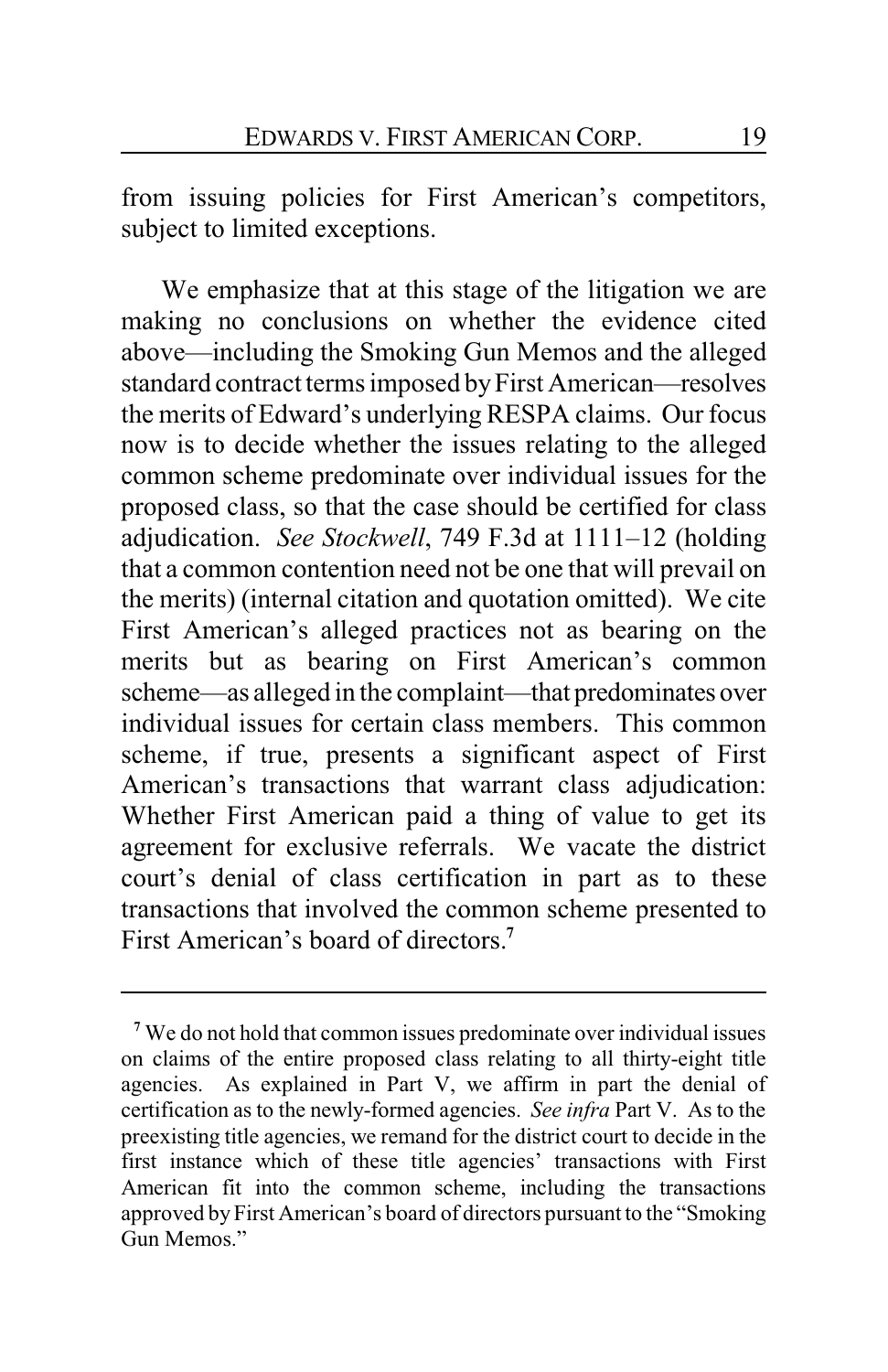#### **IV**

First American showed that on some occasions someone other than the captive title agencies—such as lenders, mortgage brokers, realtors, and other title agencies affirmatively influenced the home buyers' choice of First American as their title insurance underwriter. The district court held that the third parties' influences constituted individual issues that render class adjudication improper. We disagree. Other sources of referral do not defeat the predominant common question of fact, i.e., whether the title agencies have contractual obligations to refer their customers to First American.

For a referral to violate RESPA, it need not be the exclusive or even the primary reason that influenced a home buyer's choice of a real estate service provider. *See* 24 C.F.R.  $\S$  3500.14(f)(1) (defining a referral as "any oral or written action directed to a person which has the effect of *affirmatively influencing* the selection" of a real estate service provider") (emphasis added);*see also* 12 U.S.C. § 2607(d)(2) (imposing joint and several liability on all of those who affirmatively influenced the selection of a title insurance provider). Here, Edwards contends that First American used standard, written contracts to impose an obligation on the captive title agencies to refer future title insurance business, subject to some limited exceptions. If this is true, the title agencies' contractual obligations affected the entire class of home buyers as a result of First American's standard terms. *See* Fed. R. Civ. P. 23(b)(3) advisory committee note ("[A] fraud perpetrated on numerous persons by the use of similar misrepresentations may be an appealing situation for a class action . . . ."). Even if other service providers may have also influenced the home buyers' decision to choose First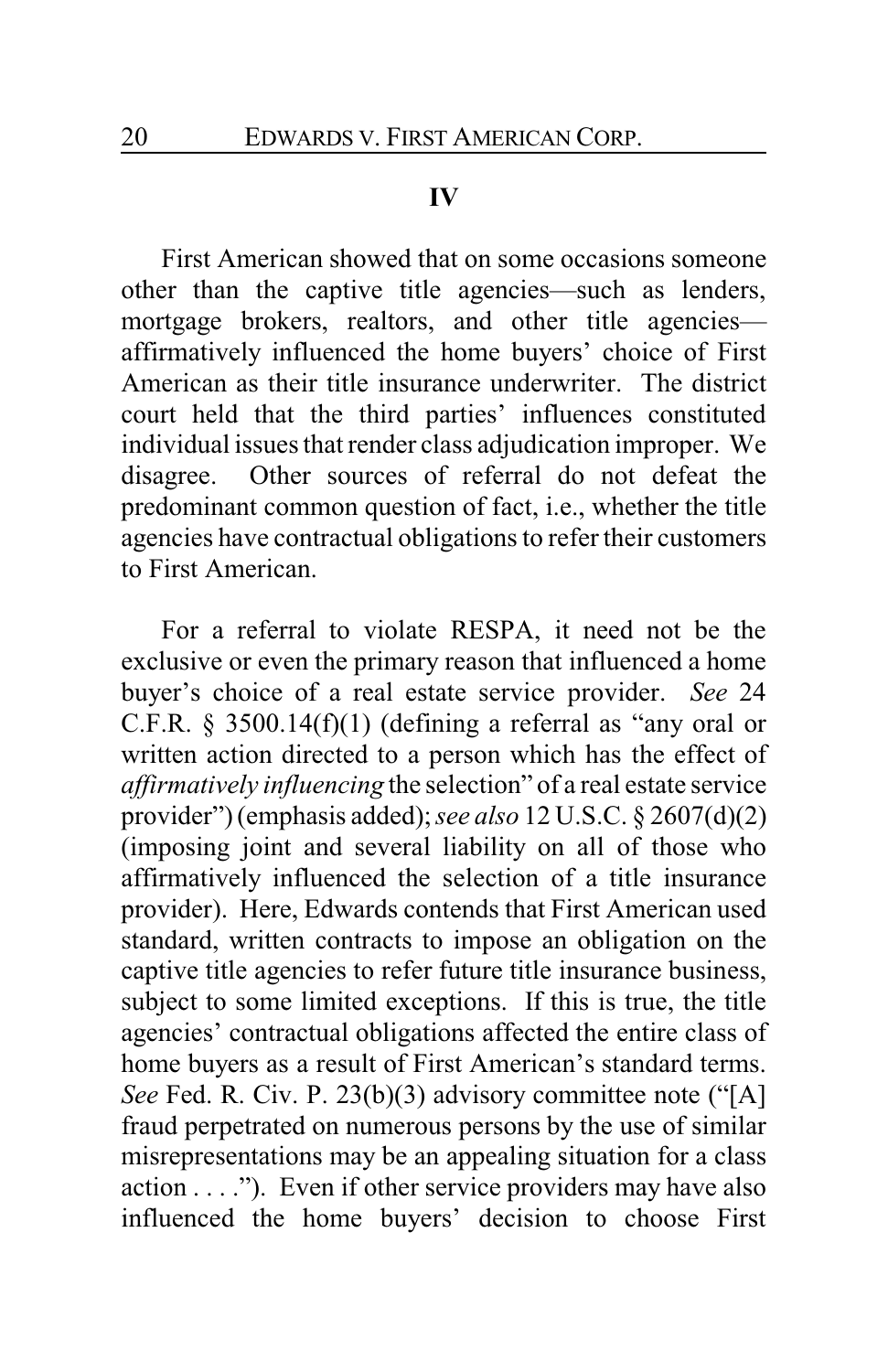American, there remains a predominant, common question of whether the title agencies' contractual obligations affirmatively influenced the home buyer's choice of First American.

### **V**

The district court denied certification on the additional ground that the different types of title agencies will require individual, case-by-case proof on First American's liability. First American contends that in the proposed class, there are three unique types of title agencies, so that separate inquiries on each type will be required.

First, First American contends that its transactions with twelve of the thirty-eight title agencies are affiliated business arrangements ("ABA") that are exempt from RESPA violations under  $\S 2607(c)(4)$ . An ABA exemption under § 2607(c)(4) permits a person who owns an interest in a settlement service provider to refer customers to the settlement service provider if (1) it disclosed the affiliated relationship; (2) it does not require the person referred to use any particular service provider; and (3) the only thing of value received from the arrangement is a return on the ownership interest. *See* 12 U.S.C. § 2607(c)(4). The district court concluded that class adjudication was improper because it had to take evidence to determine if each of the twelve agencies fits the ABA exemption.

When defendants opposing class certification raise a legal defense that may defeat commonality, the district court cannot assume its validity but should make a threshold determination on the legal merits. The district court need not take evidence to determine the legal merits of defendants'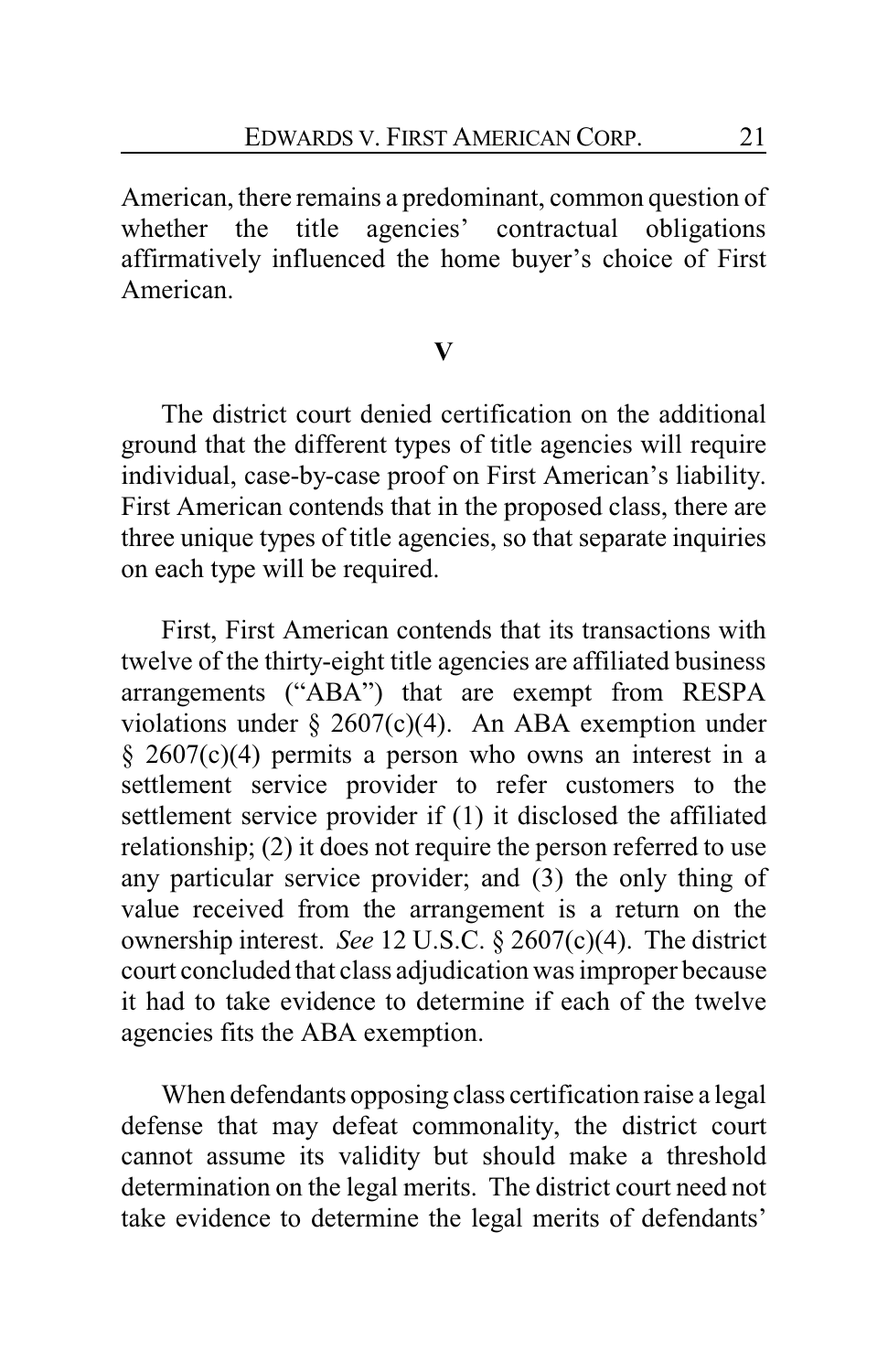defense, because otherwise it would defeat the purpose of class certification. But if an alleged defense is invalid as a matter of law, the defense will not give rise to individual issues and thus cannot be a valid basis for denying class certification.

First American's defense on the basis of  $\S 2607(c)(4)$  is invalid as a matter of law. Section 2607(c)(4) exempts a transaction from a RESPA violation when a person who partially owns a settlement service provider refers business to the service provider, and the owner receives nothing other than a return of the service provider's shares. But here, First American—the partial owner of the title agencies—did not refer business to the title agencies. To the contrary, the service provider (i.e., the title agencies) referred business to the partial owner (i.e., First American). In addition, in these transactions, First American did not receive any payments from the title agencies as a return on its ownership interests. No individual inquiries on the twelve title agencies' ABA status will be required, because  $\S 2607(c)(4)$  cannot apply to these transactions as a matter of law.

Second, First American contends that certain agencies are majority-owned by First American, and First American cannot refer business to itself. First American cites the Supreme Court's decision in *Freeman*, 132 S. Ct. at 2043–44, which held that to establish a violation of  $\S$  2607(b), a plaintiff must demonstrate that a charge for settlement services was divided between at least two persons. But *Freeman* is inapplicable here: First American and its majority-owned title agencies are not the same person, but separate legal entities. No separate inquiries are necessary merely because First American is the majority owner of certain captive title agencies.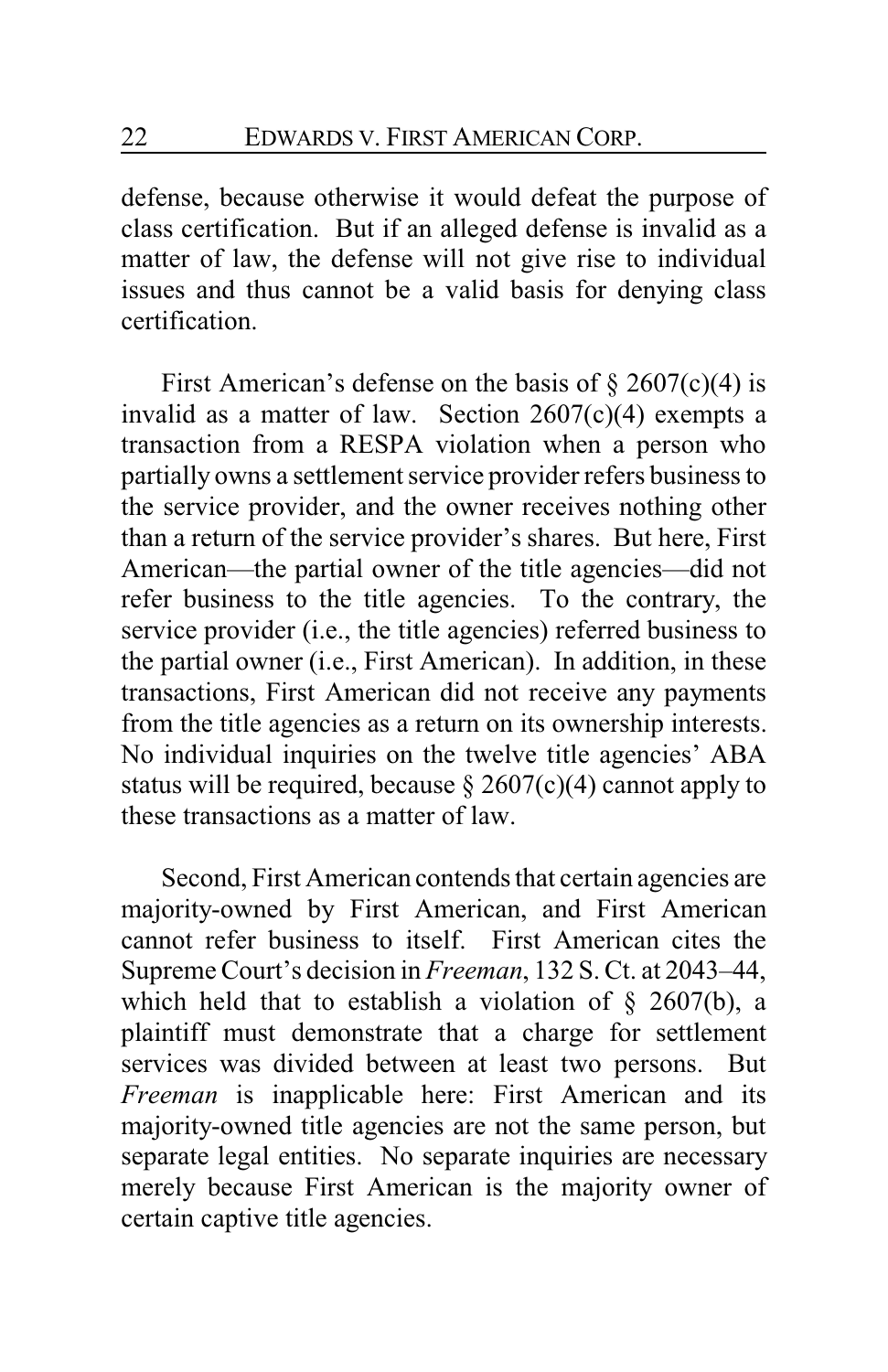Third, the district court concluded that First American's transactions with the newly-formed title agencies do not raise common issues sufficient for class action adjudication. We agree and affirm the district court's denial of certification as to the newly-formed title agencies. First American contends that twelve of the thirty-eight title agencies were not preexisting when First American decided to purchase their ownership interests. Instead, First American and third party investors formed and invested in these title agencies, and the investors' ownership interests were proportional to their capital investments.

Edwards alleges in the complaint that First American engaged in a nationwide scheme of securing referral agreements by offering to purchase ownership interests of various title agencies. However, First American's transactions with these newly-formed agencies represent a different set of facts from the nationwide scheme alleged in the complaint. We conclude that these transactions do not share common questions of fact between First American and the transactions with the preexisting title agencies and thus do not require common proof to resolve the validity of each of the class members' claims. *Wal-Mart*, 131 S. Ct. at 2551.

#### **VI**

Having concluded that common issues did not predominate over individual issues for the proposed class, the district court declined to address the remaining prerequisites of class certification, including whether a class action is a superior method of adjudication, whether Edwards and her counsel are adequate, and whether the putative class is ascertainable. Edwards urges us to consider these questions in the first instance on appeal and certify the proposed class.